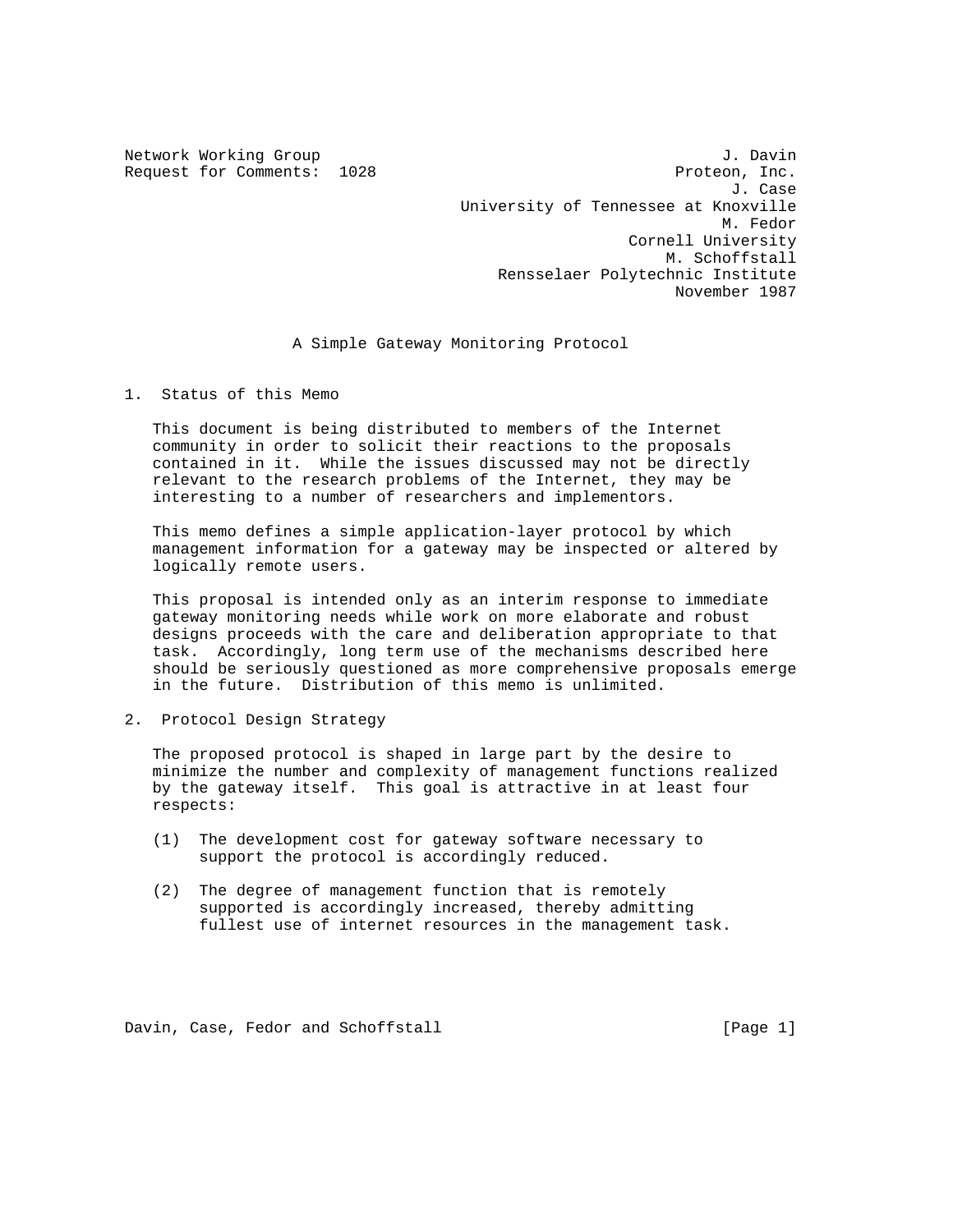- (3) The degree of management function that is remotely supported is accordingly increased, thereby imposing the fewest possible restrictions on the form and sophistication of management tools.
- (4) A simplified set of management functions is easily understood and used by developers of gateway management tools.

 A second design goal is that the functional paradigm for monitoring and control be sufficiently extensible to accommodate additional, possibly unanticipated aspects of gateway operation.

 A third goal is that the design be, as much as possible, independent of the architecture and mechanisms of particular hosts or particular gateways.

 Consistent with the foregoing design goals are a number of decisions regarding the overall form of the protocol design.

 One such decision is to model all gateway management functions as alterations or inspections of various parameter values. By this model, a protocol entity on a logically remote host (possibly the gateway itself) interacts with a protocol entity resident on the gateway in order to alter or retrieve named portions (variables) of the gateway state. This design decision has at least two positive consequences:

- (1) It has the effect of limiting the number of essential management functions realized by the gateway to two: one operation to assign a value to a specified configuration parameter and another to retrieve such a value.
- (2) A second effect of this decision is to avoid introducing into the protocol definition support for imperative management commands: the number of such commands is in practice ever-increasing, and the semantics of such commands are in general arbitrarily complex.

 The exclusion of imperative commands from the set of explicitly supported management functions is unlikely to preclude any desirable gateway management operation. Currently, most gateway commands are requests either to set the value of some gateway parameter or to retrieve such a value, and the function of the few imperative commands currently supported is easily accommodated in an asynchronous mode by this management model. In this scheme, an imperative command might be realized as the setting of a parameter value that subsequently triggers the desired action.

Davin, Case, Fedor and Schoffstall [Page 2]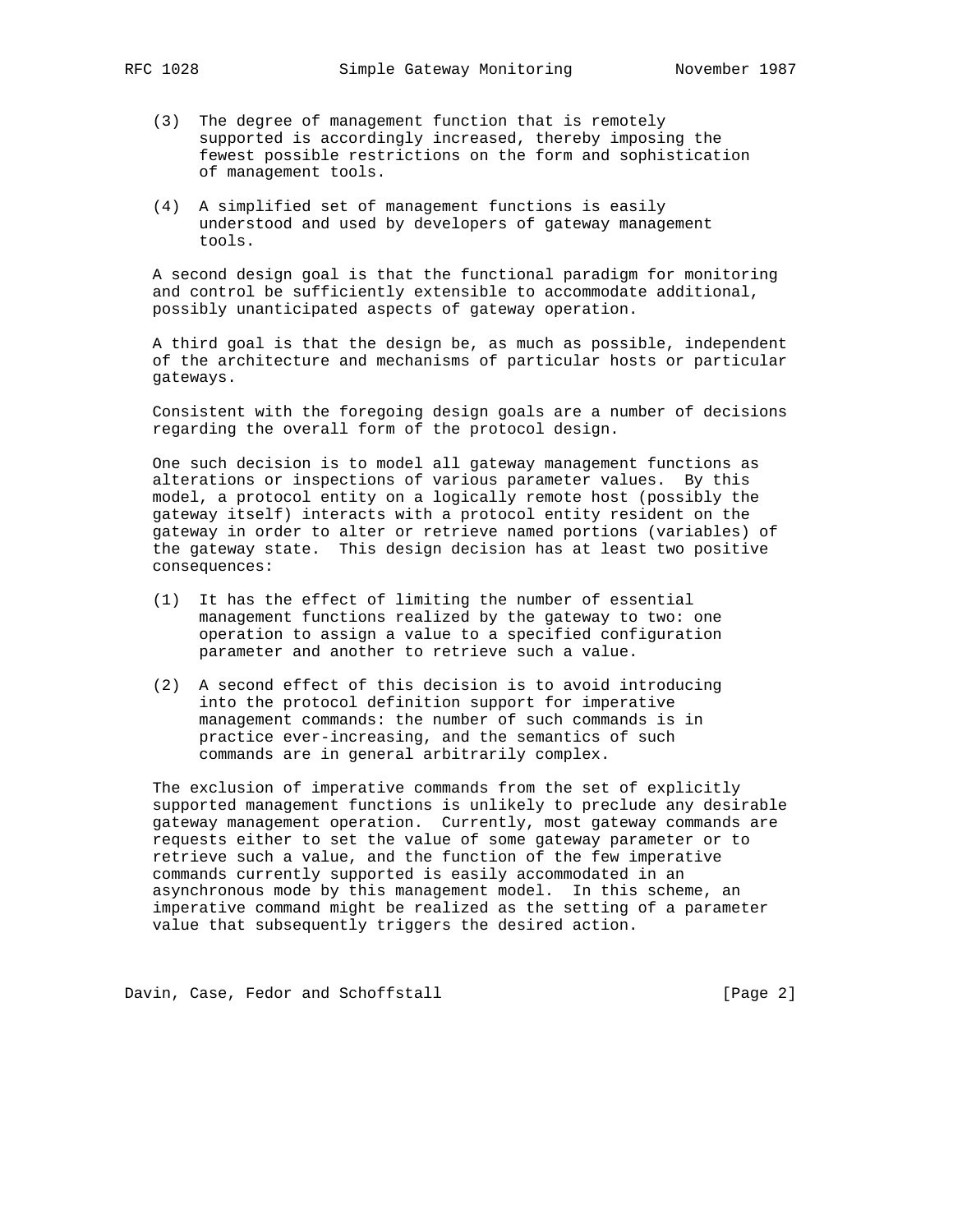A second design decision is to realize any needed authentication functionality in a distinct protocol layer that provides services to the monitoring protocol itself. The most important benefit of this decision is a reduction in the complexity of the individual protocol layers - thereby easing the task of implementation.

 Consistent with this layered design strategy is a third design decision that the identity of an application protocol entity is known to its peers only by the services of the underlying authentication protocol. Implicit in this decision is a model of access control by which access to variables of a gateway configuration is managed in terms of the association between application entities and sessions of the authentication protocol. Thus, multi-level access to gateway variables is supported by multiple instances of the application protocol entity, each of which is characterized by:

- (1) the set of gateway variables known to said entity,
- (2) the mode of access (READ-ONLY or READ-WRITE) afforded to said set of variables, and
- (3) the authentication protocol session to which belong the messages sent and received by said entity.

 A fourth design decision is to adopt the conventions of the CCITT X.409 recommendation [1] for representing the information exchanged between protocol entities. One cost of this decision is a modest increase in the complexity of the protocol implementation. One benefit of this decision is that protocol data are represented on the network in a machine-independent, widely understood, and widely accepted form. A second benefit of this decision is that the form of the protocol messages may be concisely and understandably described in the X.409 language defined for such purposes.

 A fifth design decision, consistent with the goal of minimizing gateway complexity, is that the variables manipulated by the protocol assume only integer or octet string type values.

 A sixth design decision, also consistent with the goal of minimizing gateway complexity, is that the exchange of protocol messages requires only an unreliable datagram transport, and, furthermore, that every protocol message is entirely and independently representable by a single transport datagram. While this document specifies the exchange of protocol messages via the UDP protocol [2], the design proposed here is in general suitable for use with a wide variety of transport mechanisms.

Davin, Case, Fedor and Schoffstall [Page 3]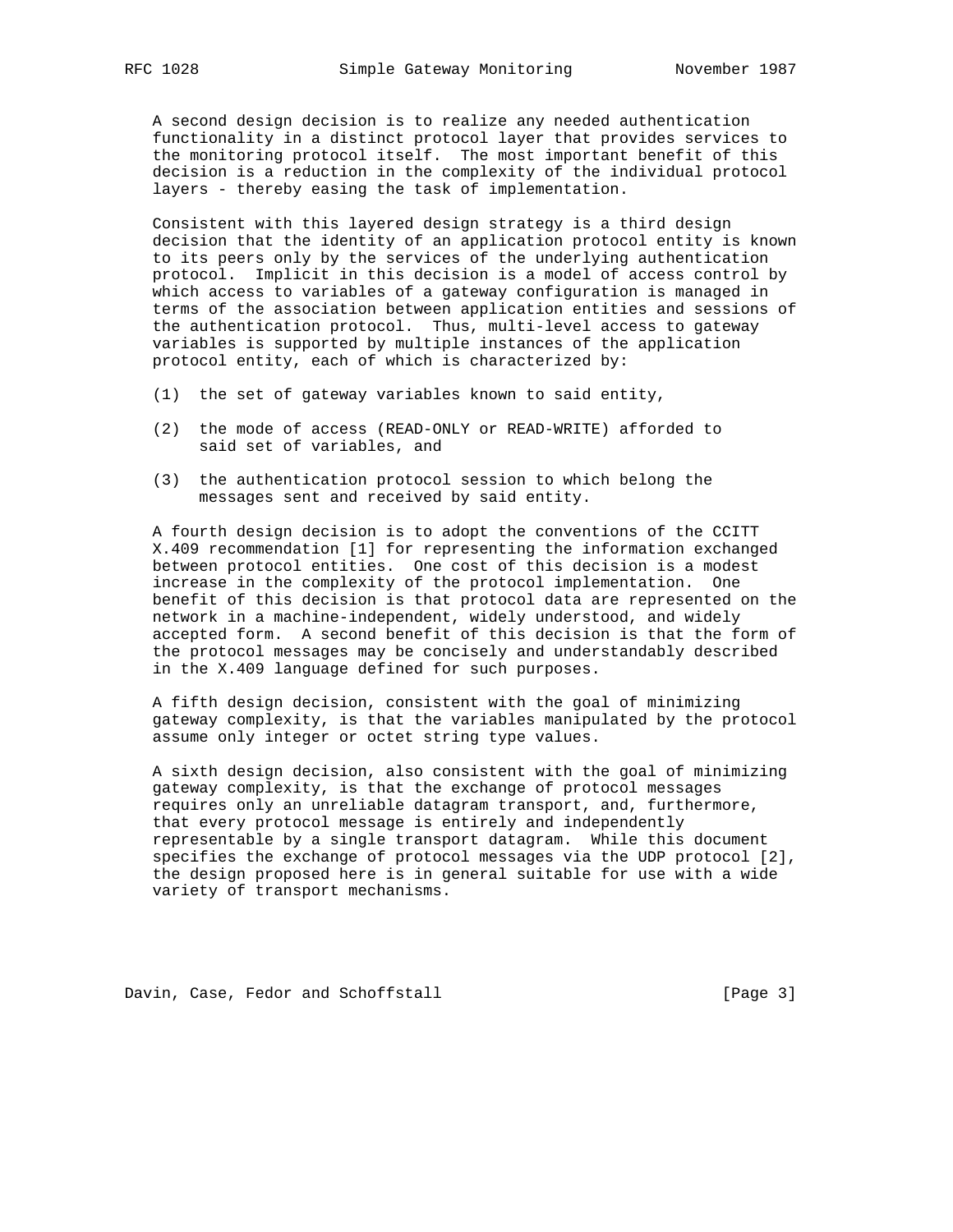A seventh design decision, consistent with the goals of simplicity and extensibility, is that the variables manipulated by the protocol are named by octet string values. While this decision departs from the architectural traditions of the Internet whereby objects are identified by assigned integer values, the naming of variables by octet strings affords at least two valuable benefits. Because the set of octet string values constitutes a variable name space that, as convenient, manifests either flat or hierarchical structure,

- (1) a single, simple mechanism can provide both random access to individual variables and sequential access to semantically related groups of variables, and
- (2) the variable name space may be extended to accommodate unforeseen needs without compromising either the relationships among existing variables or the potential for further extensions to the space.

 An eighth design decision is to minimize the number of unsolicited messages required by the protocol definition. This decision is consistent with the goal of simplicity and motivated by the desire to retain maximal control over the amount of traffic generated by the network management function - even at the expense of additional protocol overhead. The strategy implicit in this decision is that the monitoring of network state at any significant level of detail is accomplished primarily by polling for appropriate information on the part of the monitoring center. In this context, the definition of unsolicited messages in the protocol is confined to those strictly necessary to properly guide a monitoring center regarding the timing and focus of its polling.

3. The Gateway Monitoring Protocol

 The gateway monitoring protocol is an application protocol by which the variables of a gateway's configuration may be inspected or altered.

 Communication among application protocol entities is by the exchange of protocol messages using the services of the authentication protocol described elsewhere in this document. Each such message is entirely and independently represented by a single message of the underlying authentication protocol. An implementation of this protocol need not accept protocol messages whose length exceeds 484 octets.

 The form and function of the four message types recognized by a protocol entity is described below. The type of a given protocol message is indicated by the value of the implicit type tag for the

Davin, Case, Fedor and Schoffstall [Page 4]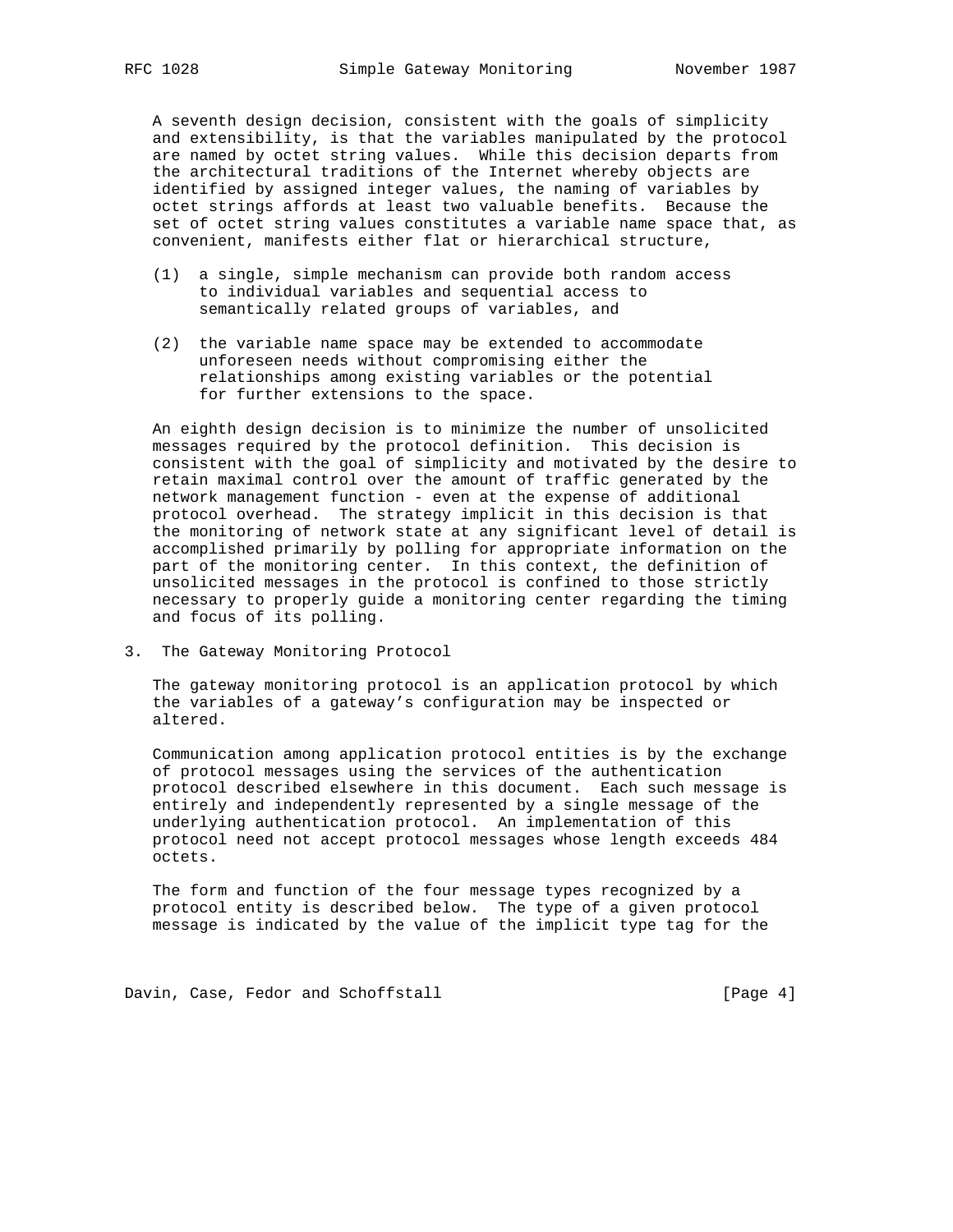data structure that is represented by said message according to the conventions of the CCITT X.409 recommendation.

3.1. The Get Request Message Type

 The form of a message of Get Request type is described below in the language defined in the CCITT X.409 recommendation:

| var_value_type       | $: : =$                                                  | CHOICE {                                                                    |                                                                                 |
|----------------------|----------------------------------------------------------|-----------------------------------------------------------------------------|---------------------------------------------------------------------------------|
|                      |                                                          | INTEGER,<br><b>OCTET STRING</b>                                             |                                                                                 |
|                      |                                                          | }                                                                           |                                                                                 |
| var_name_type        | $\mathbf{r} =$                                           | <b>OCTET STRING</b>                                                         |                                                                                 |
| var_op_type          | $: : =$                                                  | SEQUENCE {                                                                  |                                                                                 |
|                      | var name<br>var_value                                    |                                                                             | var_name_type,<br>var_value_type                                                |
|                      | }                                                        |                                                                             |                                                                                 |
| var_op_list_type     | $2.2 \pm 0.000$                                          | SEQUENCE OF var_op_type                                                     |                                                                                 |
| error status type    | $: : =$                                                  | INTEGER {                                                                   |                                                                                 |
|                      |                                                          | gmp_err_noerror<br>gmp_err_too_big<br>gmp_err_nix_name<br>gmp_err_bad_value | $(0)$ ,<br>$(1)$ ,<br>$(2)$ ,<br>(3)                                            |
|                      | }                                                        |                                                                             |                                                                                 |
| error_index_type     | $: z =$                                                  | INTEGER                                                                     |                                                                                 |
| request_id_type      | $: :=$                                                   | INTEGER                                                                     |                                                                                 |
| get_req_message_type | $2.2 \pm 1.0$                                            | [ APPLICATION 1 ] IMPLICIT                                                  |                                                                                 |
|                      | SEQUENCE {                                               |                                                                             |                                                                                 |
|                      | request_id<br>error_status<br>error_index<br>var_op_list |                                                                             | request_id_type,<br>error_status_type,<br>error_index_type,<br>var_op_list_type |

Davin, Case, Fedor and Schoffstall [Page 5]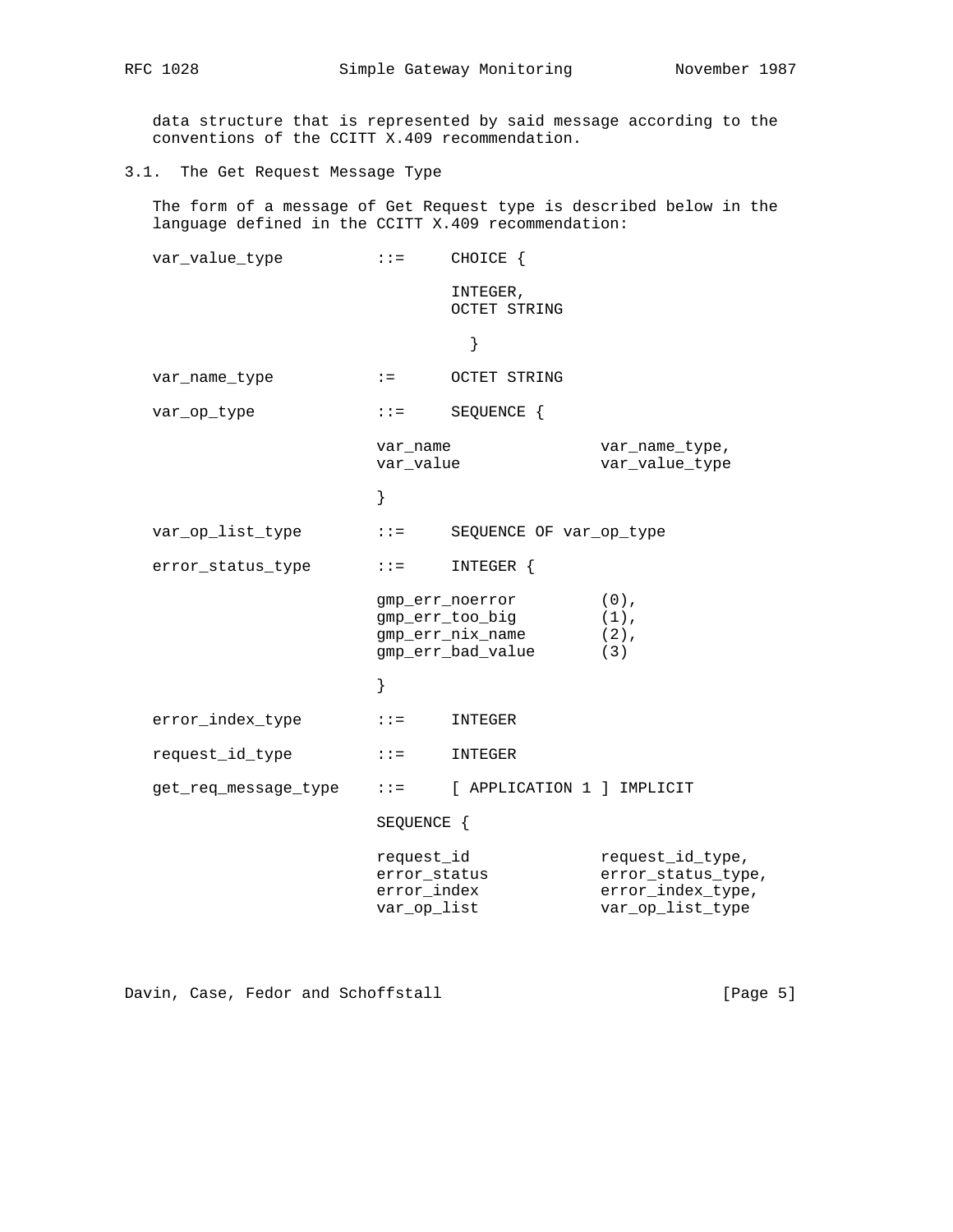}

 Upon receipt of a message of this type, the receiving entity responds according to any applicable rule in the list below:

- (1) If, for some var\_op\_type component of the received message, the value of the var\_name field does not lexicographically precede the name of some variable known to the receiving entity, then the receiving entity sends to the originator of the received message a message of identical form except that the indicated message type is Get Response, the value of the error\_status field is gmp\_err\_nix\_name, and the value of the error\_index field is the unit-based index of said var\_op\_type component in the received message.
- (2) If the size of the Get Response type message generated as described below would exceed the size of the largest message for which the protocol definition requires acceptance, then the receiving entity sends to the originator of the received message a message of identical form except that the indicated message type is Get Response, the value of the error\_status field is gmp\_err\_too\_big, and the value of the error\_index field is zero.

 If none of the foregoing rules apply, then the receiving entity sends to the originator of the received message a Get Response type message such that, for each var\_op\_type component of the received message, a corresponding component of the generated message represents the name and value of that variable whose name is, in the lexicographical ordering of the names of all variables known to the receiving entity together with the value of the var\_name field of the given component, the immediate successor to that value. The value of the error\_status field of the generated message is gmp\_err\_noerror and the value of the error\_index field is zero. The value of the request\_id field of the generated message is that for the received message.

 Messages of the Get Request type are generated by a protocol entity only at the request of the application user.

3.2. The Get Response Message Type

 The form of messages of this type is identical to that of Get Request type messages except for the indication of message type. In the CCITT X.409 language,

get\_rsp\_message\_type ::= [ APPLICATION 2 ] IMPLICIT

SEQUENCE {

Davin, Case, Fedor and Schoffstall [Page 6]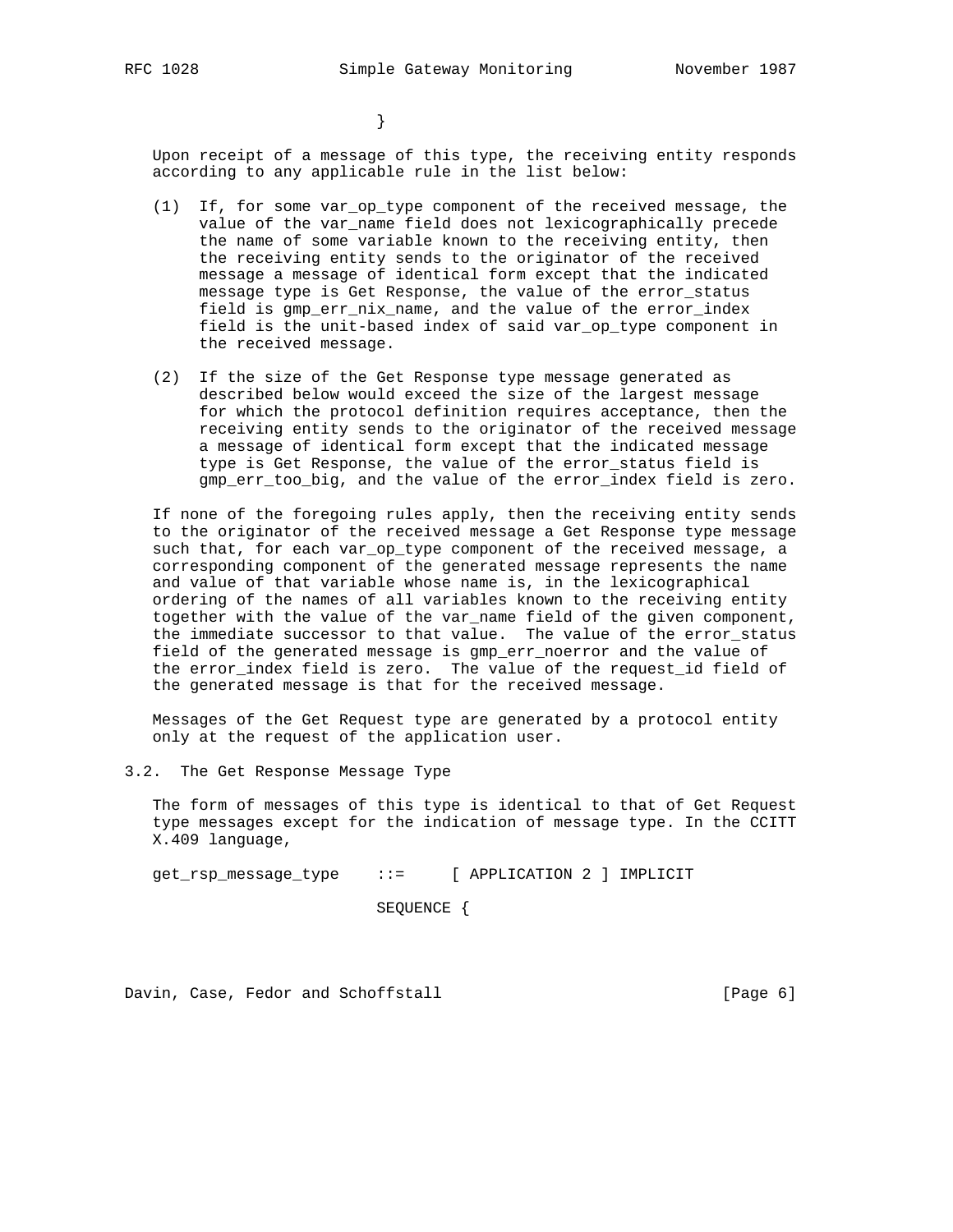| request id   | request id type,   |
|--------------|--------------------|
| error status | error status type, |
| error index  | error_index_type,  |
| var op list  | var op list type   |
|              |                    |

 The response of a protocol entity to a message of this type is to present its contents to the application user.

 Messages of the Get Response type are generated by a protocol entity only upon receipt of Set Request or Get Request type messages as described elsewhere in this document.

3.3. The Trap Request Message Type

}

 The form of a message of this type is described below in the language defined in the CCITT X.409 recommendation:

| val_list_type         | $: :=$                | SEQUENCE OF var_value_type |                                  |
|-----------------------|-----------------------|----------------------------|----------------------------------|
| trap_type_type        | $: :=$                | INTEGER                    |                                  |
| trap_req_message_type | $\therefore$ : $=$    | [ APPLICATION 3 ] IMPLICIT |                                  |
|                       | SEQUENCE {            |                            |                                  |
|                       | trap_type<br>val list |                            | trap_type_type,<br>val list type |
|                       |                       |                            |                                  |

 The response of a protocol entity to a message of this type is to present its contents to the application user.

 Messages of the Trap Request type are generated by a protocol entity only at the request of the application user.

 The significance of the val\_list component of a Trap Request type message is implementation-specific.

 Interpretations for negative values of the trap\_type field are implementation-specific. Interpretations for non-negative values of the trap\_type field are defined below.

3.3.1. The Cold Start Trap Type

A Trap Request type message for which the value of the trap\_type

Davin, Case, Fedor and Schoffstall [Page 7]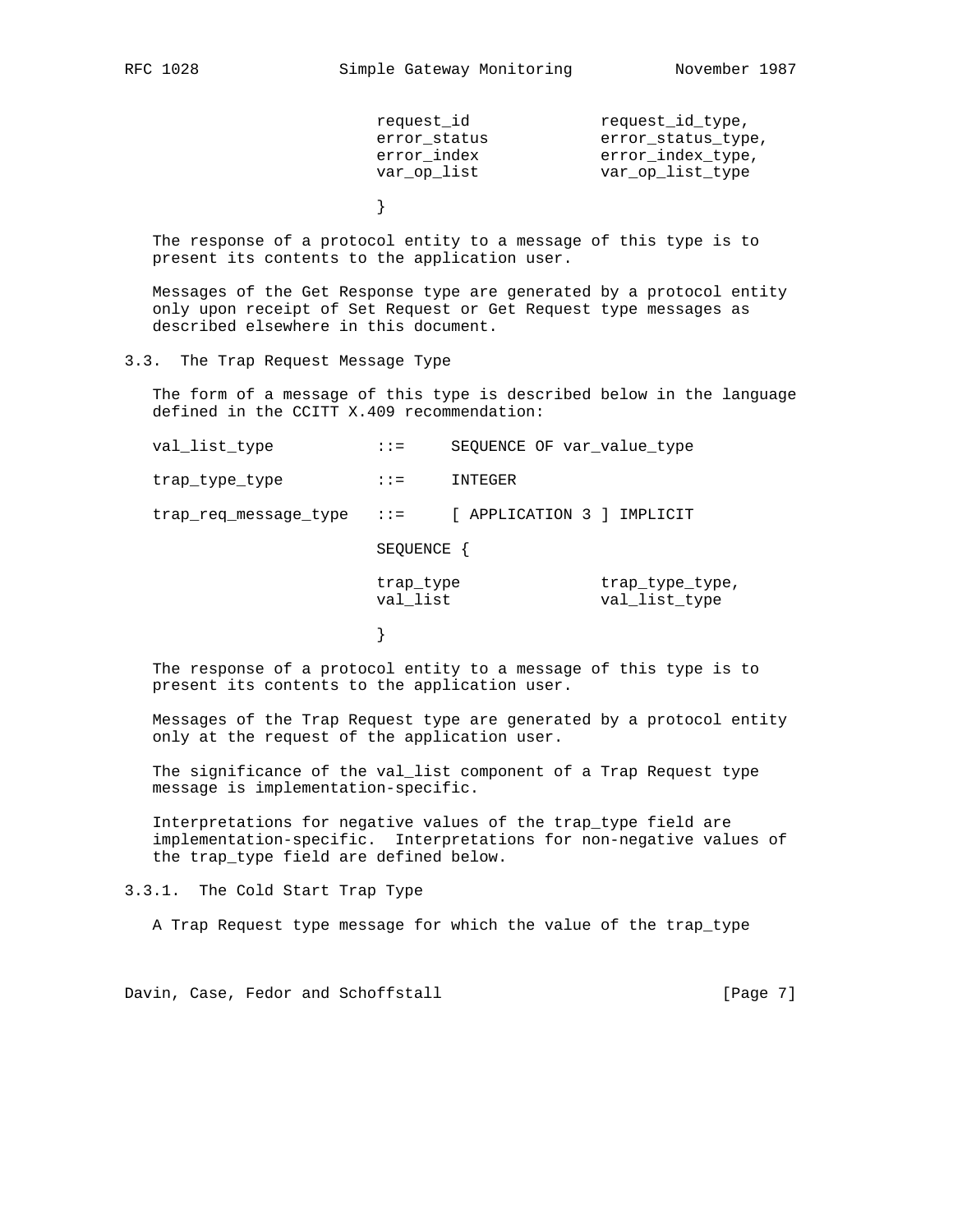field is 0, signifies that the sending protocol entity is reinitializing itself such that the gateway configuration or the protocol entity implementation may be altered.

3.3.2. The Warm Start Trap Type

 A Trap Request type message for which the value of the trap\_type field is 1, signifies that the sending protocol entity is reinitializing itself such that neither the gateway configuration nor the protocol entity implementation is altered.

3.3.3. The Link Failure Trap Type

 A Trap Request type message for which the value of the trap\_type field is 2, signifies that the sending protocol entity recognizes a failure in one of the communication links represented in the gateway configuration.

3.3.4. The Authentication Failure Trap Type

 A Trap Request type message for which the value of the trap\_type field is 3, signifies that the sending protocol entity is the addressee of a protocol message that is not properly authenticated.

3.3.5. The EGP Neighbor Loss Trap Type

 A Trap Request type message for which the value of the trap\_type field is 4, signifies that an EGP neighbor for whom the sending protocol entity was an EGP peer has been marked down and the peer relationship no longer obtains.

3.4. The Set Request Message Type

 The form of messages of this type is identical to that of Get Request type messages except for the indication of message type. In the CCITT X.409 language:

| set req message type | $\mathbf{1} \mathbf{1} =$                                | [ APPLICATION 4 ] IMPLICIT |  |                                                                                 |
|----------------------|----------------------------------------------------------|----------------------------|--|---------------------------------------------------------------------------------|
|                      | SEQUENCE {                                               |                            |  |                                                                                 |
|                      | request id<br>error status<br>error_index<br>var_op_list |                            |  | request_id_type,<br>error status type,<br>error_index_type,<br>var_op_list_type |
|                      |                                                          |                            |  |                                                                                 |
|                      |                                                          |                            |  |                                                                                 |

Davin, Case, Fedor and Schoffstall [Page 8]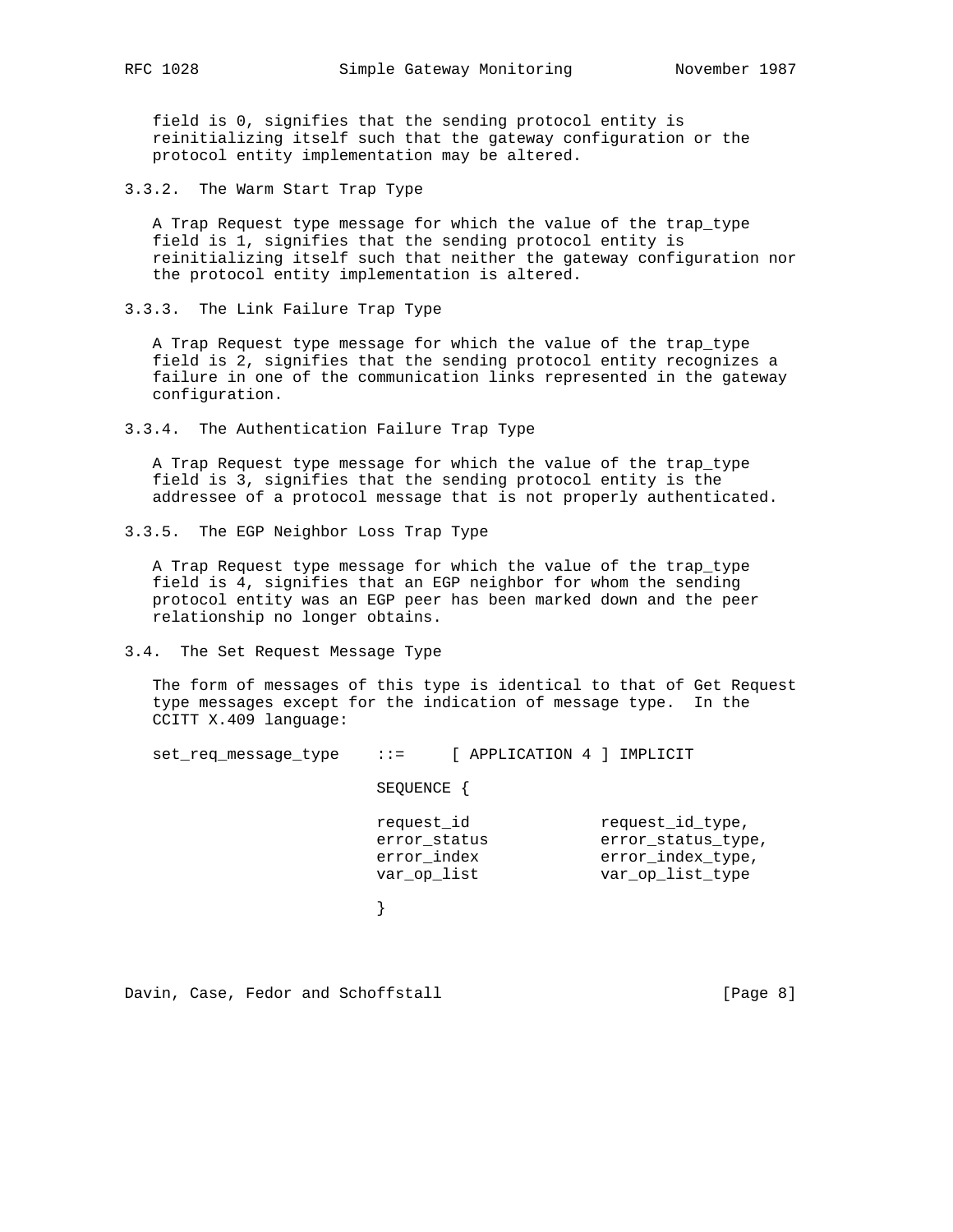Upon receipt of a message of this type, the receiving entity responds according to any applicable rule in the list below:

- (1) If, for some var\_op\_type component of the received message, the value of the var\_name field names no variable known to the receiving entity, then the receiving entity sends to the originator of the received message a message of identical form except that the indicated message type is Get Response, the value of the error\_status field is gmp\_err\_nix\_name, and the value of the error\_index field is the unit-based index of said var\_op\_type component in the received message.
- (2) If, for some var\_op\_type component of the received message, the contents of the var\_value field does not, according to the CCITT X.409 recommendation, manifest a type, length, and value that is consistent with that required for the variable named by the value of the var\_name field, then the receiving entity sends to the originator of the received message a message of identical form except that the indicated message type is Get Response, the value of the error\_status field is gmp\_err\_bad\_value, and the value of the error\_index field is the unit-based index of said var\_op\_type component in the received message.
- (3) If the size of the Get Response type message generated as described below would exceed the size of the largest message for which the protocol definition requires acceptance, then the receiving entity sends to the originator of the received message a message of identical form except that the indicated message type is Get Response, the value of the error\_status field is gmp\_err\_too\_big, and the value of the error\_index field is zero.

 If none of the foregoing rules apply, then for each var\_op\_type component of the received message, according to the sequence of such components represented by said message, the value represented by the var\_value field of the given component is assigned to the variable named by the value of the var\_name field of that component. The receiving entity sends to the originator of the received message a message of identical form except that the indicated message type is Get Response, the value of the error\_status field is gmp\_err\_noerror, and the value of the error\_index field is zero.

 Messages of the Set Request type are generated by a protocol entity only at the request of the application user.

 Recognition and processing of Set Request type frames is not required by the protocol definition.

Davin, Case, Fedor and Schoffstall [Page 9]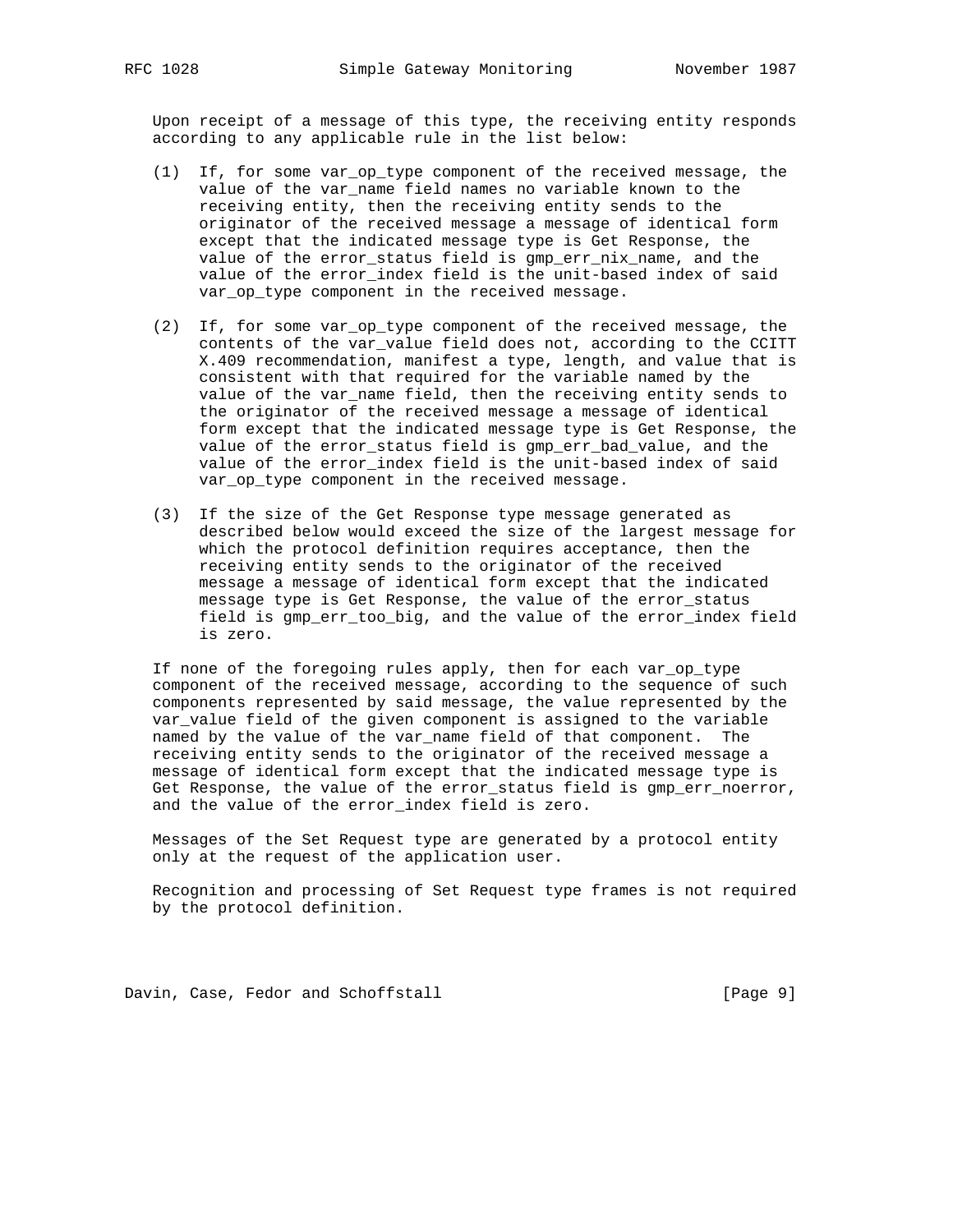# 4. The Authentication Protocol

 The authentication protocol is a session-layer protocol by which messages specified by a protocol user are selectively delivered to other protocol users. The protocol definition precludes delivery to a protocol user of any user message for which the protocol representation lacks a specified "authentic" form.

 Communication among authentication protocol entities is accomplished by the exchange of protocol messages, each of which is entirely and independently represented by a single UDP datagram. An authentication protocol entity responds to protocol messages received at UDP port 153 on the host with which it is associated.

 A half-session of the authentication protocol is, for any ordered pair of protocol users, the set of messages sent from the first user of the pair to the second user of said pair. A session of the authentication protocol is defined to be union of two complementary half-sessions of the protocol - that is, the set of messages exchanged between a given pair of protocol users. Associated with each protocol half-session is a triplet of functions:

- (1) The authentication function for a given half-session is a boolean-valued function that characterizes the set of authentication protocol messages that are of acceptable, authentic form with respect to the set of all possible authentication protocol messages.
- (2) The message interpretation function for a given half session is a mapping from the set of authentication protocol messages accepted by the authentication function for said half-session to the set of all possible user messages.
- (3) The message representation function for a given half session is a mapping that is the inverse of the message interpretation function for said half-session.

 The association between half-sessions of the authentication protocol and triplets of functions is not defined in this document.

 The form and function of the single message type recognized by a protocol entity is described below. The type of a given protocol message is indicated by the value of the implicit type tag for the data structure that is represented by said message according to the conventions of the CCITT X.409 recommendation.

Davin, Case, Fedor and Schoffstall [Page 10]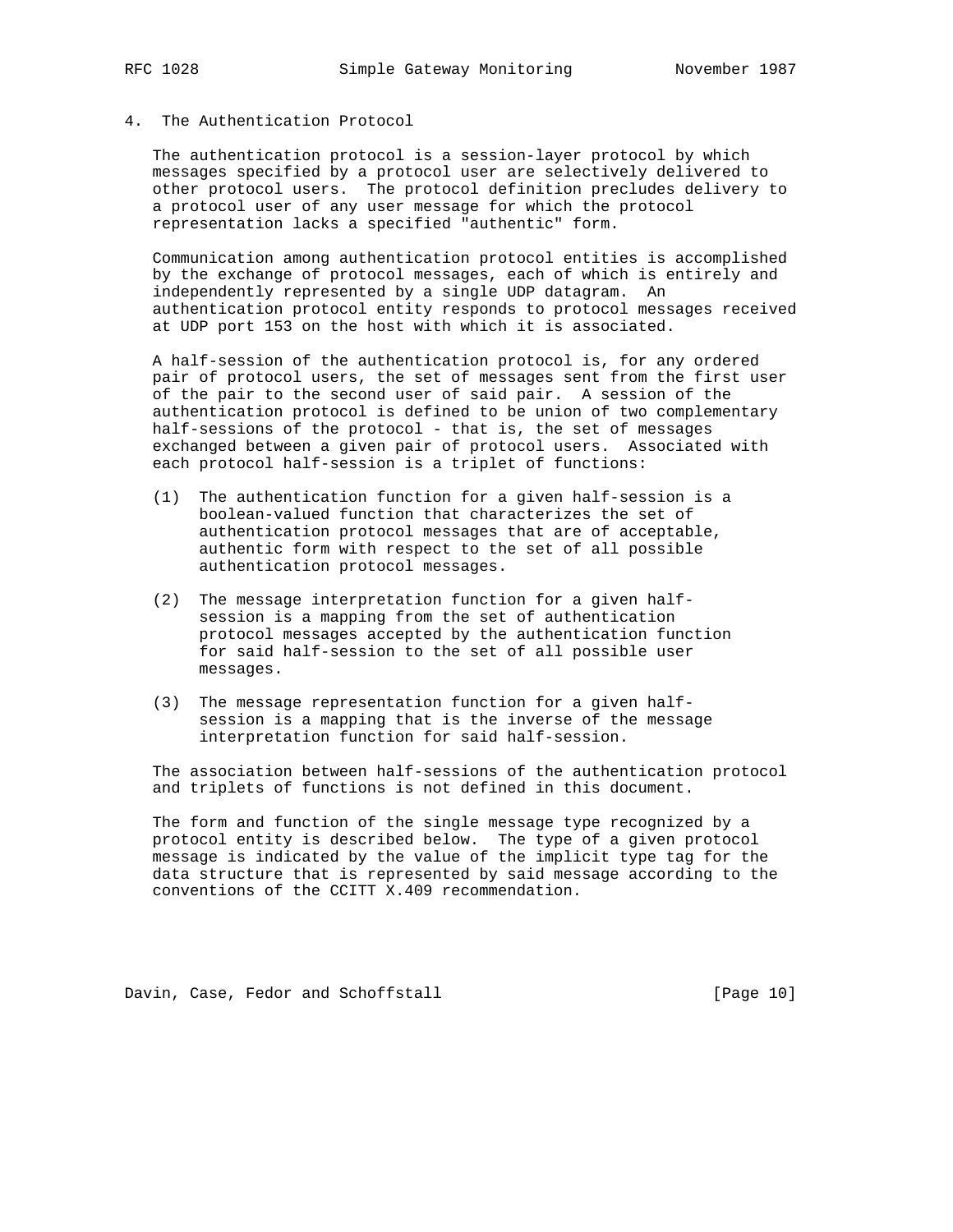4.1. The Data Request Message Type

 Messages of this type are represented by a sequence of fields whose form and interpretation are described below.

4.1.1. The Message Length Field

 The Message Length field of a given Data Request message represents the length of said message as an unsigned, 16-bit, binary integer. This value is encoded such that more significant bits precede less significant bits in the order of transmission and includes the length of the Message Length field itself.

4.1.2. The Session ID Length Field

 The Session ID Length field of a given Data Request message represents the length, in octets, of the Session ID field of said message. This value is encoded as an unsigned, 8-bit, binary integer.

4.1.3. The Session ID Field

 The Session ID field of a given Data Request message represents the name of the protocol session to which said message belongs. The value of this field is encoded as asequence of octets whose length is the value of the Session ID Length field for said message.

4.1.4. The User Data Field

 The User Data field of a given Data Request message represents a message being passed from one protocol user to another. The value of this field is encoded according to conventions implicit in the message representation function for the appropriate half of the protocol session named by the value of the Session ID field for said message.

 Upon receipt of a Data Request type message, the receiving authentication protocol entity verifies the form of said message by application of the authentication function associated with its half of the session named by the value of the Session ID field in the received message. If the form of the received message is accepted as "authentic" by said function, then the user message computed by the application of the message interpretation function for said half session to the value of the User Data field of the received message is presented to the protocol user together with an indication of the protocol session to which the received message belongs.

Davin, Case, Fedor and Schoffstall [Page 11]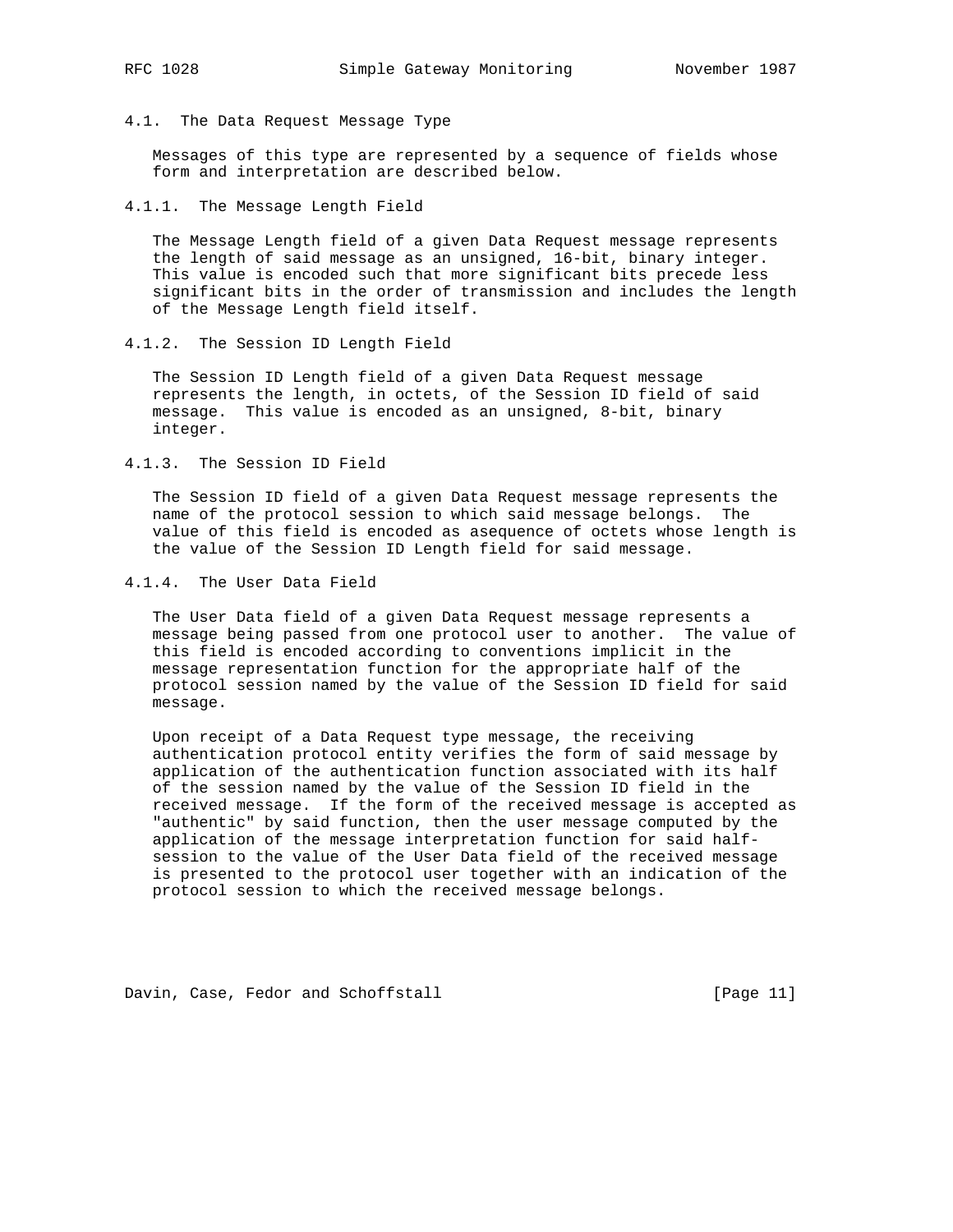Otherwise, the message is discarded and an indication of the receipt of an unauthenticated message is presented to the protocol user.

 A message of this type is generated only at the request of the protocol user to communicate a message to another user of the protocol. Such a request specifies the user message to be sent as well as the session of the authentication protocol to which said user message belongs. The value of the Session ID field of the generated message is the name of the session specified in the user request. The value of the User Data field of the generated message is computed by applying the message representation function for the appropriate half of the specified session to the specified user message.

5. Variable Names

 The variables retrieved or manipulated by the application protocol are named by octet string values. Such values are represented in this document in two ways:

- (1) A variable name octet string may be represented numerically by a sequence of hexadecimal numbers, each of which denotes the value of the corresponding octet in said string.
- (2) A variable name octet string may be represented symbolically by a character string whose form reflects the sequence of octets in said name while at the same time suggesting to a human reader the semantics of the named variable.

 Variable name octet strings are represented symbolically according to the following two rules:

- (1) The symbolic character string representation of the variable name of zero length is the character string of zero length.
- (2) The symbolic character string representation of a variable name of non-zero length n is the concatenation of the symbolic character string representation of the variable name formed by the first  $(n - 1)$  octets of the given name together with the underscore character ("\_") and a character string that does not include the underscore character, such that the resulting character string is unique among the symbolic character string representations for all variable names of length n.

Davin, Case, Fedor and Schoffstall [Page 12]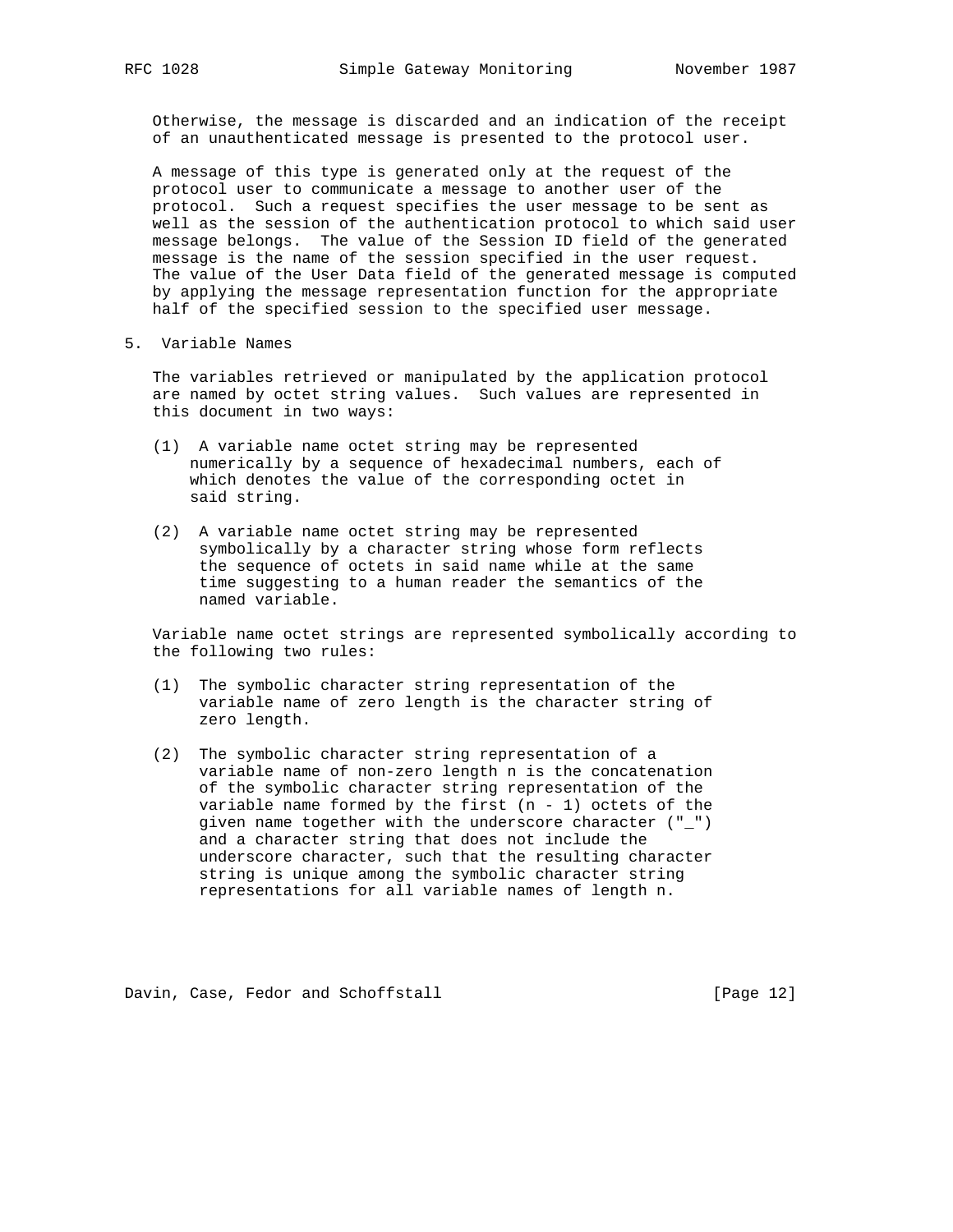Thus, for example, the variable names represented numerically as:

 01 01 01, 01 01 02, 01 02 01, 01 03 01 03 01, 01 03 01 03 02, 01 03 01 04 01, and 01 03 01 04 02

might be represented symbolically by the character strings:

 \_GW\_version\_id, \_GW\_version\_rev, \_GW\_cfg\_nnets, \_GW\_net\_if\_type\_net1, \_GW\_net\_if\_type\_net2, \_GW\_net\_if\_speed\_net1, and \_GW\_net\_if\_speed\_net2.

 All variable names are terminated by an implementation specific octet string of non-zero length. Thus, a complete variable name is not specified for any of the variables defined in this document. Rather, for each defined variable, some prefix portion of its name is specified, with the understanding that the rightmost portion of its name is specific to the protocol implementation.

 Fullest exploitation of the semantics of the Get Request type message requires that names for related variables be chosen so as to be contiguous in the lexicographic ordering of all variable names recognized by an application protocol entity. This principle is observed in the naming of variables currently defined by this document, and it should be observed as well for variables defined by subsequent revisions of this document and for variables introduced by particular implementations of the protocol.

 A particular implementation of a protocol entity may present variables in addition to those defined by this document, provided that in no case will an implementation-specific variable be presented as having a name identical to that for one of the variables defined here. By convention, the names of variables specific to a particular implementation share a common prefix that distinguishes said variables from those defined in this document and from those that may be presented by other implementations of an application protocol entity. For example, variables specific to an implementation of this protocol in version 1.3 of the Squeaky gateway product of the Swinging Gateway company might have the names represented by:

Davin, Case, Fedor and Schoffstall [Page 13]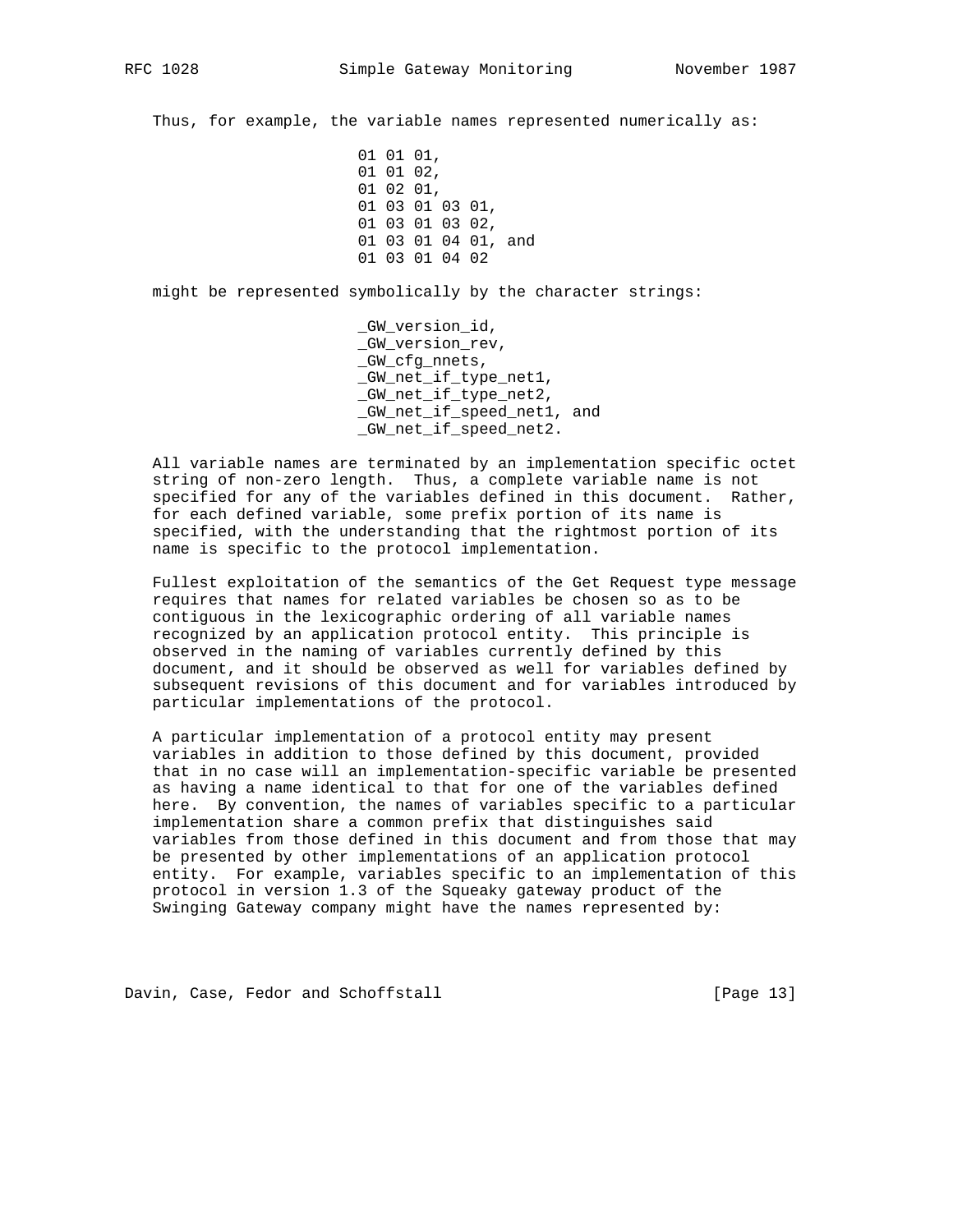01 FF 01 01 13 01, 01 FF 01 01 13 02, and 01 FF 01 01 13 03,

for which the corresponding symbolic representations might be:

 \_GW\_impl\_Swinging\_Squeaky\_v1.3\_variableA, \_GW\_impl\_Swinging\_Squeaky\_v1.3\_variableB, and \_GW\_impl\_Swinging\_Squeaky\_v1.3\_variableC.

 The names and semantics of implementation-specific variables are not otherwise defined by this document, although implementors are encouraged to publish such definitions either as appendices to this document or by other appropriate means.

 Variable names of which the initial portion is represented numerically as 02 and symbolically as "\_HOST" are reserved for future use. Variable names of which the initial portion is represented numerically as 03 and symbolically as "\_TS" are similarly reserved.

# 6. Required Variables

 To the extent that the information represented by a variable defined in this section is also represented internally by a gateway for which this protocol is realized, access to that variable must be afforded by at least one application protocol entity associated with said gateway.

6.1. The \_GW\_version\_id Variable

 The variable such that the initial portion of its name is represented symbolically as "\_GW\_version\_id" and numerically as:

01 01 01

 has an octet string value that identifies the protocol entity implementation (e.g., "ACME Packet-Whiz Model II").

6.2. The \_GW\_version\_rev Variable

 The variable such that the initial portion of its name is represented symbolically as "\_GW\_version\_rev" and numerically as:

01 01 02

 has an integer value that identifies the revision level of the entity implementation. The encoding of the revision level as an integer

Davin, Case, Fedor and Schoffstall [Page 14]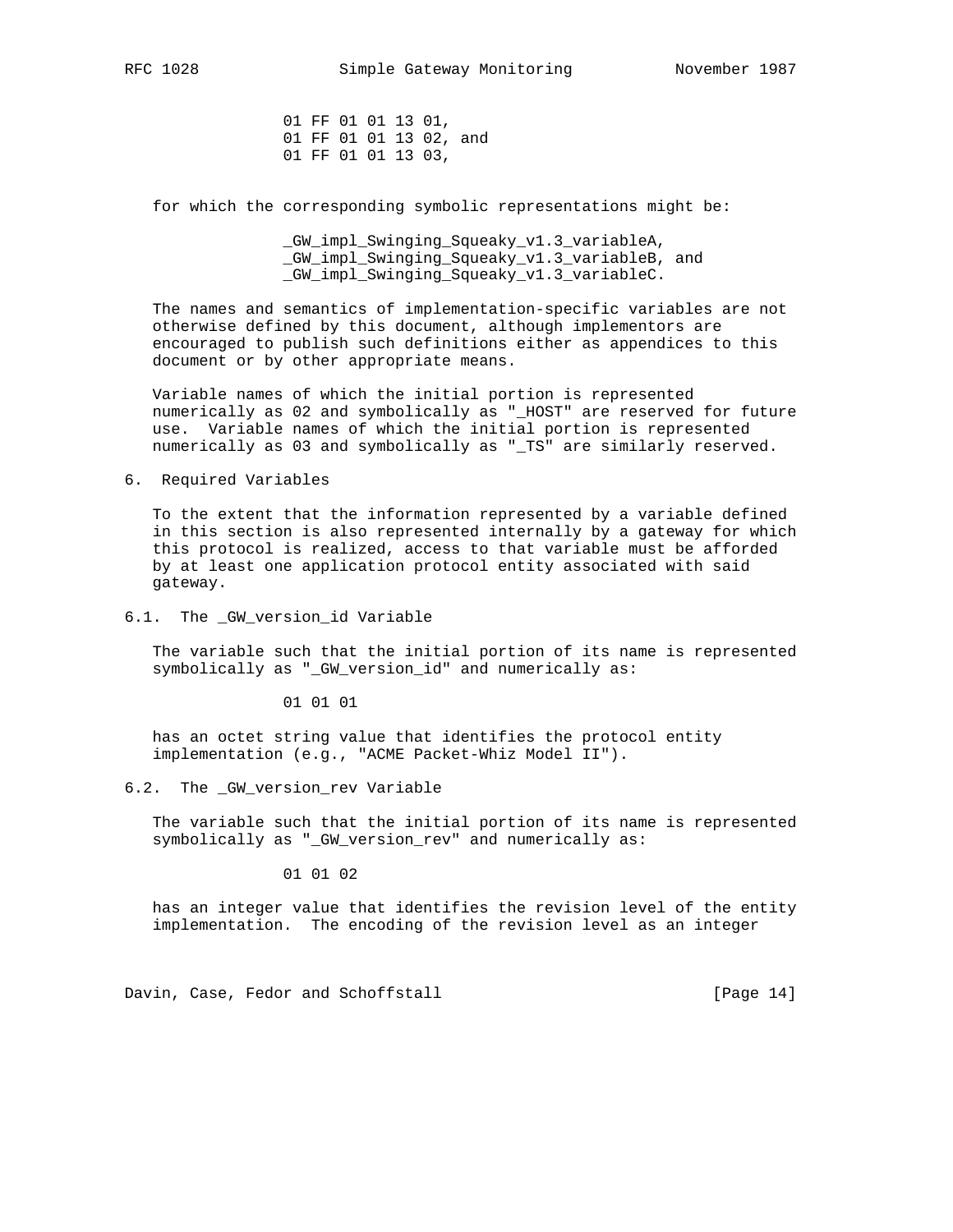value is implementation-specific.

6.3. The \_GW\_cfg\_nnets Variable

 The variable such that the initial portion of its name is represented symbolically as "\_GW\_cfg\_nnets" and numerically as:

01 02 01

 has an integer value that represents the number of logical network interfaces afforded by the configuration of the gateway.

6.4. Network Interface Variables

 This section describes a related set of variables that represent attributes of the logical network interfaces afforded by the gateway configuration. Each such network interface is uniquely identified by an octet string. The convention by which names are assigned to the network interfaces of a gateway is implementation-specific.

6.4.1. The \_GW\_net\_if\_type Variable Class

 A variable such that the initial portion of its name is represented symbolically as "\_GW\_net\_if\_type" and numerically as:

01 03 01 03

 has an integer value that represents the type of the network interface identified by the remainder of the name for said variable. The value of a variable of this class represents network type according to the conventions described in Appendix 1.

6.4.2. The \_GW\_net\_if\_speed Variable Class

 A variable such that the initial portion of its name is represented symbolically as "\_GW\_net\_if\_speed" and numerically as:

01 03 01 04

 has an integer value that represents the estimated nominal bandwidth in bits per second of the network interface identified by the remainder of the name for said variable.

6.4.3. The \_GW\_net\_if\_in\_pkts Variable Class

 A variable such that the initial portion of its name is represented symbolically as "\_GW\_net\_if\_in\_pkts" and numerically as:

Davin, Case, Fedor and Schoffstall [Page 15]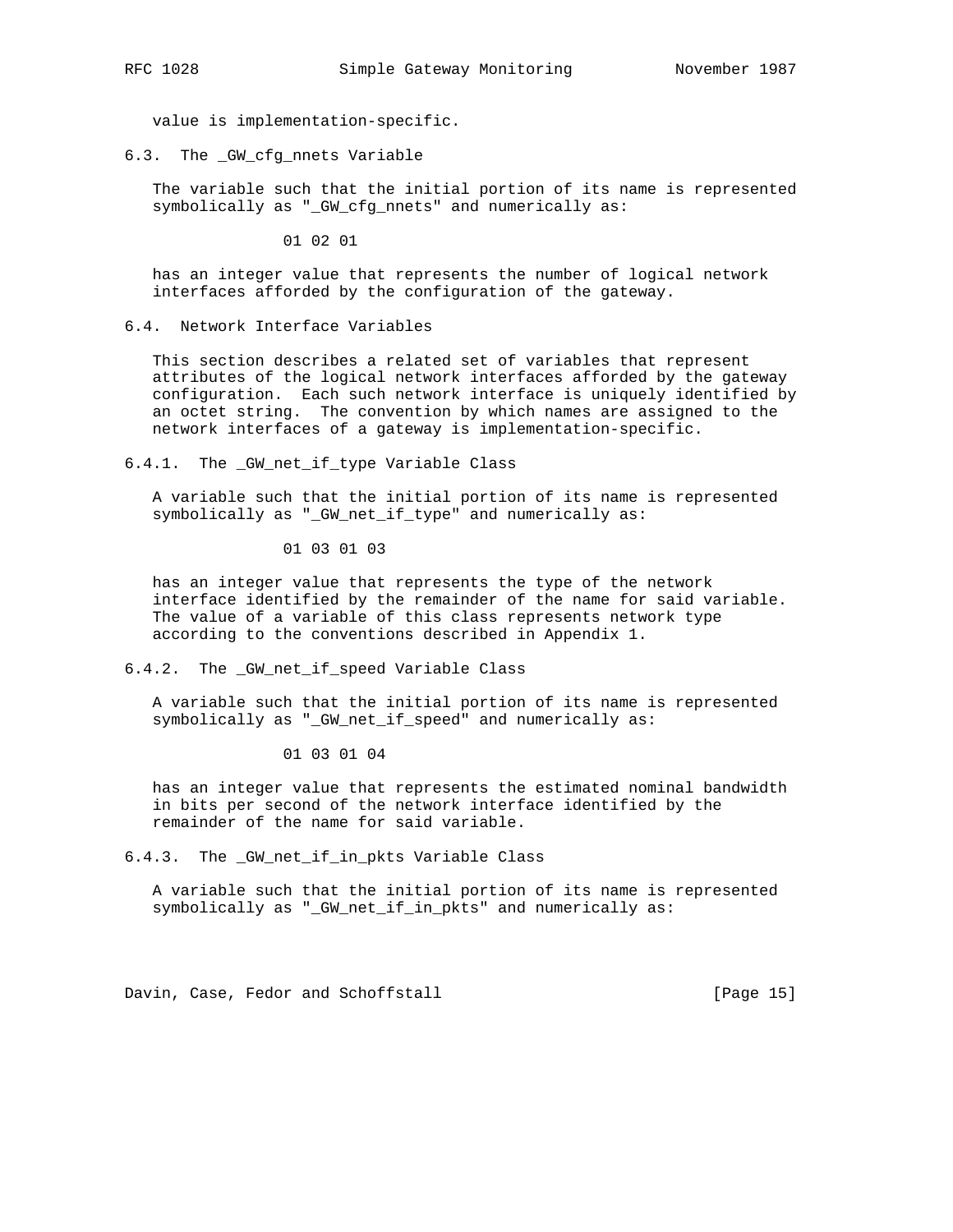01 03 01 01 01

 has an integer value that represents the number of packets received by the gateway over the network interface identified by the remainder of the name for said variable.

### 6.4.4. The \_GW\_net\_if\_out\_pkts Variable Class

 A variable such that the initial portion of its name is represented symbolically as "\_GW\_net\_if\_out\_pkts" and numerically as:

01 03 01 02 01

 has an integer value that represents the number of packets transmitted by the gateway over the network interface identified by the remainder of the name for said variable.

6.4.5. The \_GW\_net\_if\_in\_bytes Variable Class

 A variable such that the initial portion of its name is represented symbolically as "\_GW\_net\_if\_in\_bytes" and numerically as:

01 03 01 01 02

 has an integer value that represents the number of octets received by the gateway over the network interface identified by the remainder of the name for said variable.

6.4.6. The \_GW\_net\_if\_out\_bytes Variable Class

 A variable such that the initial portion of its name is represented symbolically as "\_GW\_net\_if\_out\_bytes" and numerically as:

01 03 01 02 02

 has an integer value that represents the number of octets transmitted by the gateway over the network interface identified by the remainder of the name for said variable.

6.4.7. The \_GW\_net\_if\_in\_errors Variable Class

 A variable such that the initial portion of its name is represented symbolically as "\_GW\_net\_if\_in\_errors" and numerically as:

01 03 01 01 03

 has an integer value that represents the number of reception errors encountered by the gateway on the network interface identified by the

Davin, Case, Fedor and Schoffstall [Page 16]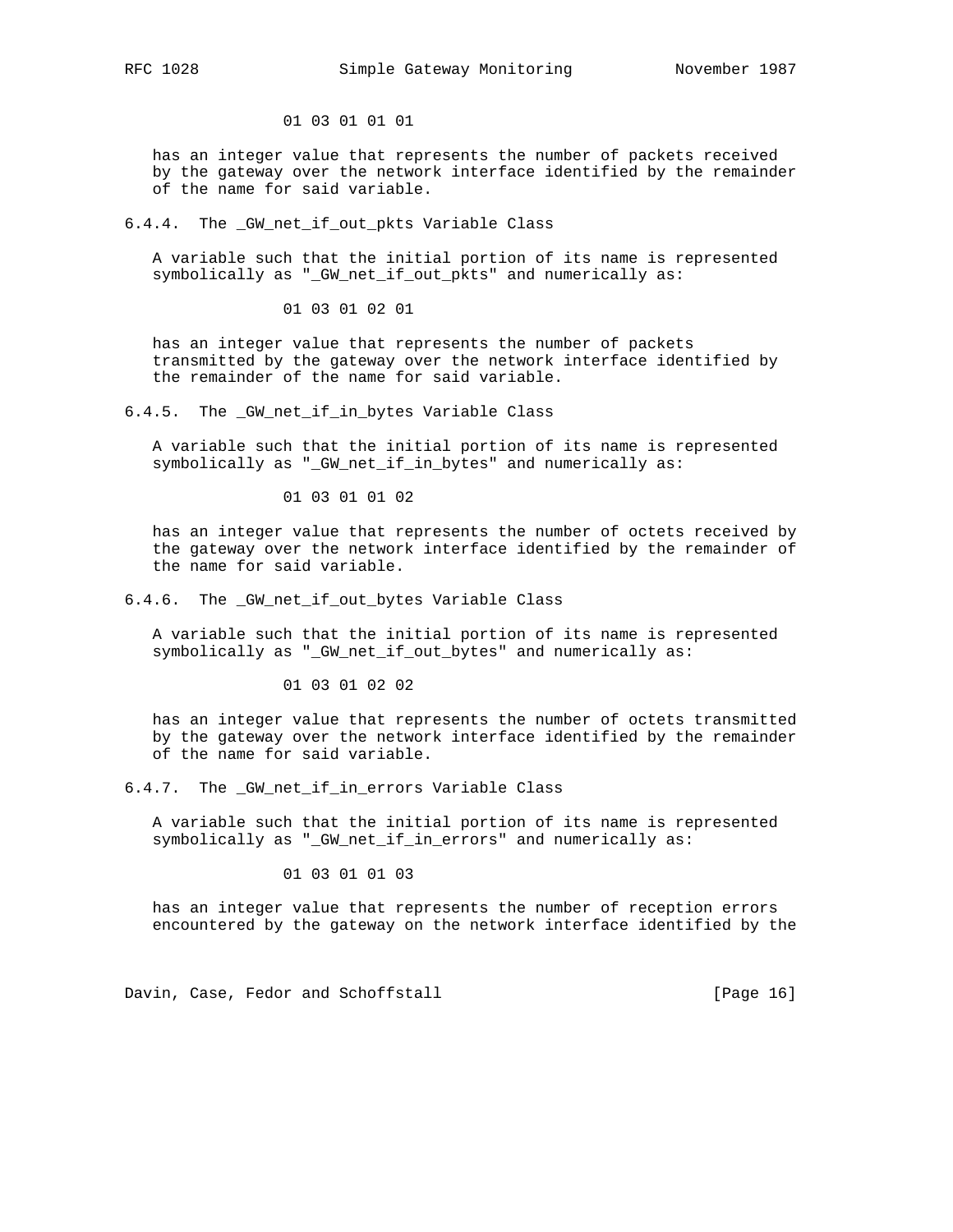remainder of the name for said variable. The definition of a reception error is implementation-specific and may vary according to network type.

6.4.8. The \_GW\_net\_if\_out\_errors Variable Class

 A variable such that the initial portion of its name is represented symbolically as "\_GW\_net\_if\_out\_errors" and numerically as:

01 03 01 02 03

 has an integer value that represents the number of transmission errors encountered by the gateway on the network interface identified by the remainder of the name for said variable. The definition of a transmission error is implementation-specific and may vary according to network type.

6.4.9. The \_GW\_net\_if\_status Variable Class

 A variable such that the initial portion of its name is represented symbolically as "\_GW\_net\_if\_status" and numerically as:

01 03 01 05

 has an integer value that represents the current status of the network interface identified by the remainder of the name for said variable. Network status is represented according to the conventions described in Appendix 2.

6.5. Internet Protocol Variables

 This section describes variables that represent information related to protocols and mechanisms of the Internet Protocol (IP) family [3].

6.5.1. Protocol Address Variable Classes

 This section describes a related set of variables that represent attributes of the the IP interfaces presented by a gateway on the various networks to which it is attached. Each such protocol interface is uniquely identified by an octet string. The convention by which names are assigned to the protocol interfaces for a gateway is implementation-specific.

6.5.1.1. The \_GW\_pr\_in\_addr\_value Variable Class

 A variable such that the initial portion of its name is represented symbolically as "\_GW\_pr\_in\_addr\_value" and numerically as:

Davin, Case, Fedor and Schoffstall [Page 17]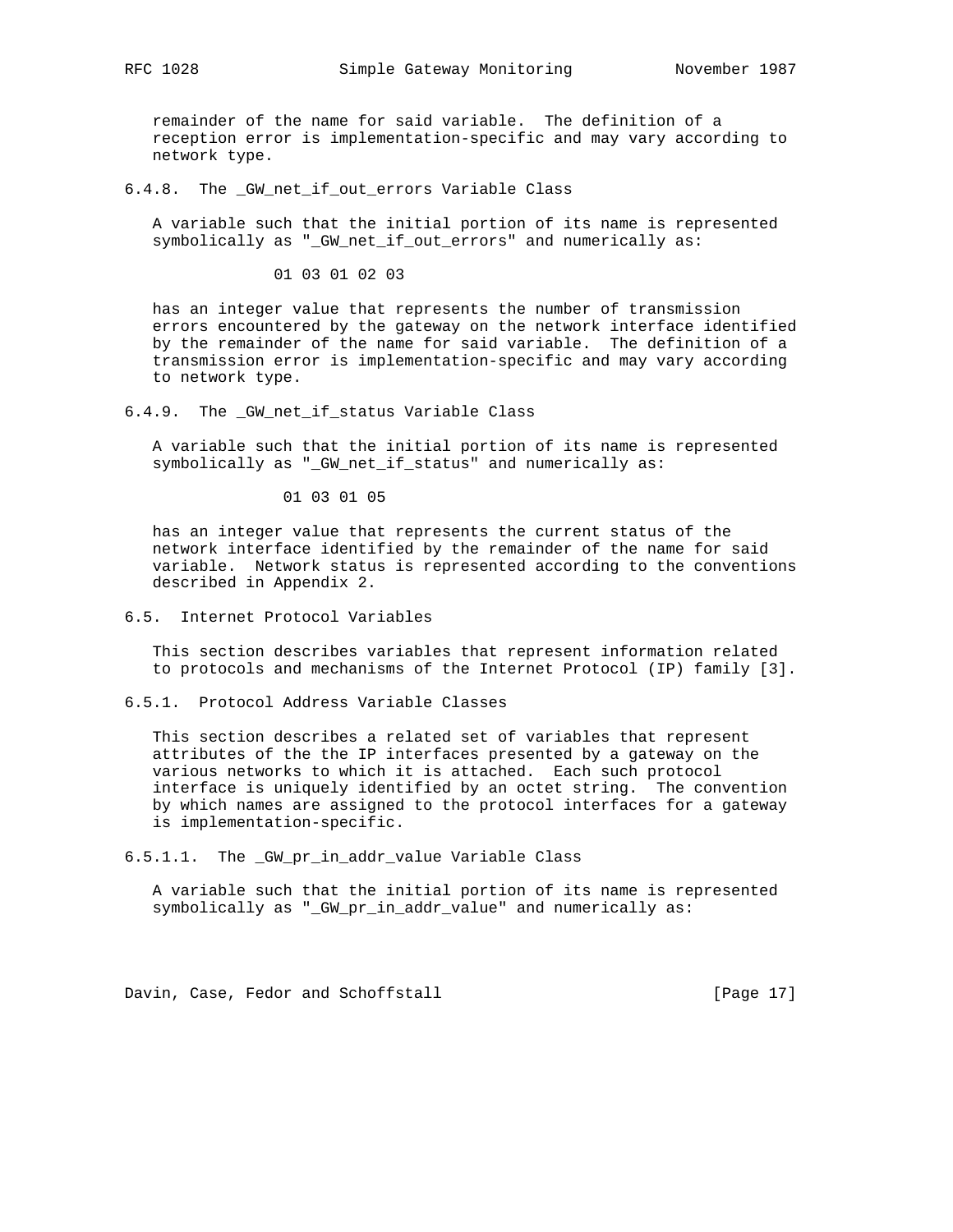01 04 01 01 01

 has an octet string value that literally represents the 32-bit Internet address for the IP interface identified by the remainder of the name for said variable.

6.5.1.2. The \_GW\_pr\_in\_addr\_scope Variable Class

 A variable such that the initial portion of its name is represented symbolically as "\_GW\_pr\_in\_addr\_scope" and numerically as:

01 04 01 01 02

 has an octet string value that names the network interface with which the IP interface identified by the remainder of the name for said variable is associated.

6.5.2. Exterior Gateway Protocol (EGP) Variables

 This section describes variables that represent information related to protocols and mechanisms of the EGP protocol [4].

6.5.2.1. The \_GW\_pr\_in\_egp\_core Variable

 A variable such that the initial portion of its name is represented symbolically as "\_GW\_pr\_in\_egp\_core" and numerically as:

01 04 01 03 01

 has an integer value that characterizes the associated gateway with respect to the set of INTERNET core gateways. A nonzero value indicates that the associated gateway is part of the INTERNET core.

6.5.2.2. The \_GW\_pr\_in\_egp\_as Variable Class

 A variable such that the initial portion of its name is represented symbolically as "\_GW\_pr\_in\_egp\_as" and numerically as:

01 04 01 03 02

 has an integer value that literally identifies an Autonomous System to which this gateway belongs.

6.5.2.3. The EGP Neighbor Variable Classes

 This section describes a related set of variables that represent attributes of "neighbors" with which the gateway may be associated by EGP. Each such EGP neighbor is uniquely identified by an octet

Davin, Case, Fedor and Schoffstall [Page 18]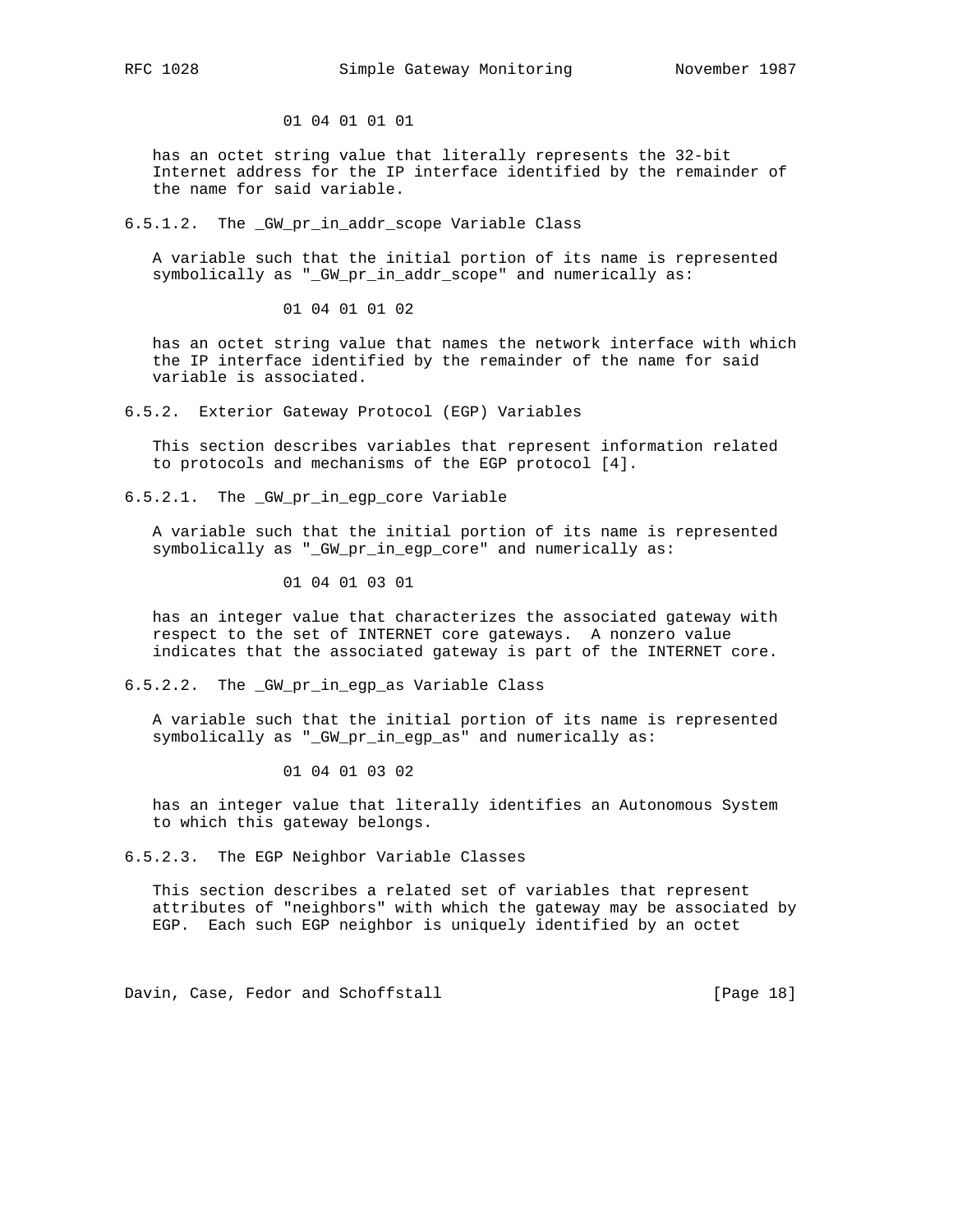string. The convention by which names are assigned to EGP neighbors of a gateway is implementation-specific.

6.5.2.3.1. The \_GW\_pr\_in\_egp\_neighbor\_addr Variable Class

 A variable such that the initial portion of its name is represented symbolically as "\_GW\_pr\_in\_egp\_neighbor\_addr" and numerically as:

01 04 01 03 03 01

 has an octet string value that literally represents the 32-bit Internet address for the EGP neighbor identified by the remainder of the name for said variable.

6.5.2.3.2. The \_GW\_pr\_in\_egp\_neighbor\_state Variable Class

 A variable such that the initial portion of its name is represented symbolically as "\_GW\_pr\_in\_egp\_neighbor\_state" and numerically as:

01 04 01 03 03 02

 has an octet string value that represents the EGP protocol state of the gateway with respect to the EGP neighbor identified by the remainder of the name for said variable. The meaningful values for such a variable are: "IDLE," "ACQUISITION," "DOWN," "UP," and "CEASE."

6.5.2.4. The GW pr in eqp errors Variable

 The variable such that the initial portion of its name is represented symbolically as "\_GW\_pr\_in\_egp\_errors" and numerically as:

01 04 01 03 05

 has an integer value that represents the number of EGP protocol errors.

# 6.5.3. Routing Variable Classes

 This section describes a related set of variables that represent attributes of the the IP routes by which a gateway directs packets to various destinations on the Internet. Each such route is uniquely identified by an octet string that is the concatenation of the literal 32-bit value of the Internet address for the destination of said route together with an implementation-specific octet string. The convention by which names are assigned to the Internet routes for a gateway is in all other respects implementation-specific.

Davin, Case, Fedor and Schoffstall [Page 19]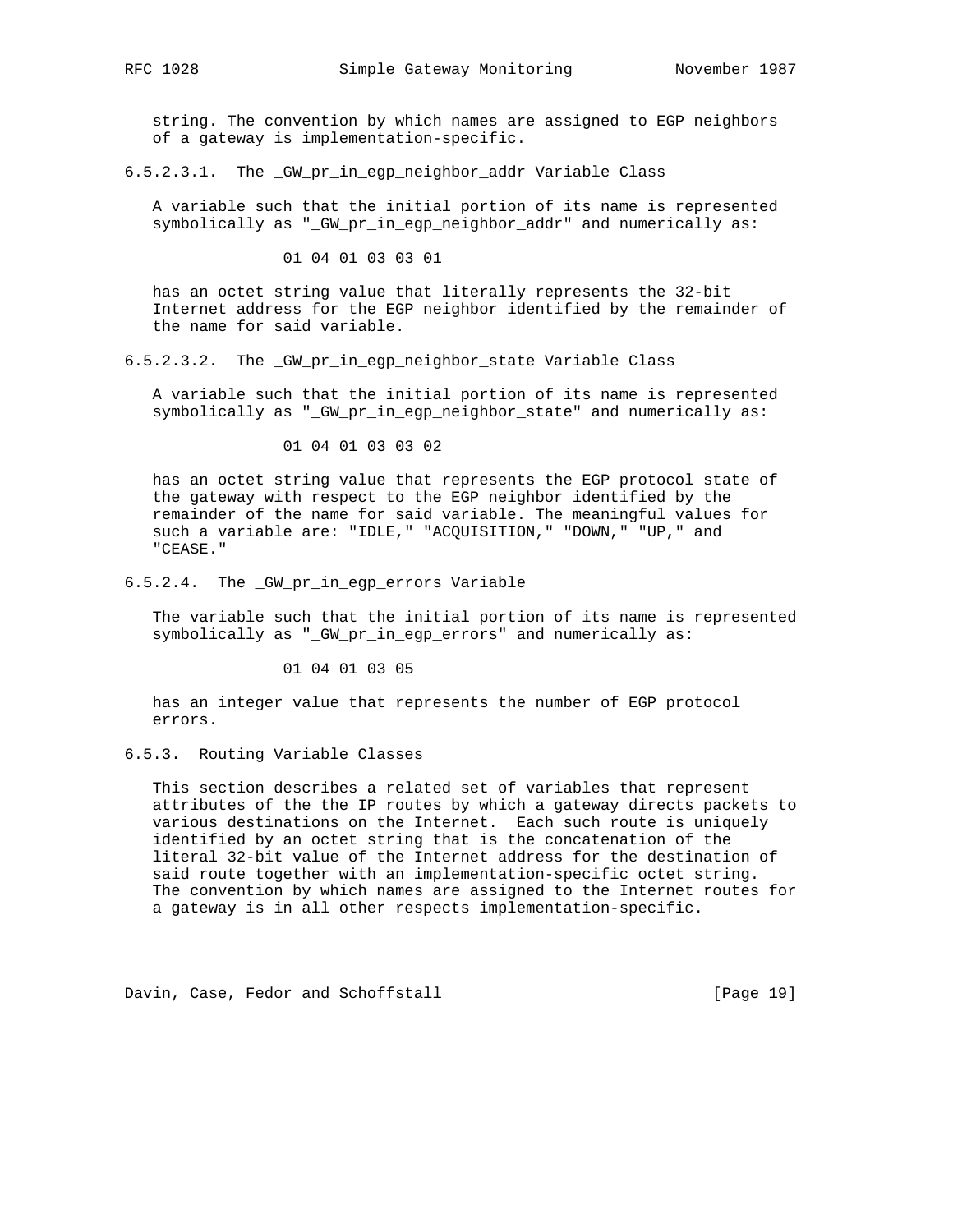6.5.3.1. The \_GW\_pr\_in\_rt\_gateway Variable Class

 A variable such that the initial portion of its name is represented symbolically as "\_GW\_pr\_in\_rt\_gateway" and numerically as:

01 04 01 02 01

 has an octet string value that literally represents the 32-bit Internet address of the next gateway to which traffic is directed by the route identified by the remainder of the name for said variable.

6.5.3.2. The \_GW\_pr\_in\_rt\_type Variable Class

 A variable such that the initial portion of its name is represented symbolically as "\_GW\_pr\_in\_rt\_type" and numerically as:

01 04 01 02 02

 has an integer value that represents the type of the route identified by the remainder of the name for said variable. Route types are identified according to the conventions described in Appendix 3.

6.5.3.3. The \_GW\_pr\_in\_rt\_how-learned Variable Class

 A variable such that the initial portion of its name is represented symbolically as "\_GW\_pr\_in\_rt\_how-learned" and numerically as:

01 04 01 02 03

 has an octet string value that represents the source of the information from which the route identified by the remainder of the name for said variable is generated. The meaningful values of such a variable are: "STATIC," "EGP," and "RIP."

6.5.3.4. The \_GW\_pr\_in\_rt\_metric0 Variable Class

 A variable such that the initial portion of its name is represented symbolically as "\_GW\_pr\_in\_rt\_metric0" and numerically as:

01 04 01 02 04

 has an integer value that represents the quality (in terms of cost, distance from the ultimate destination, or other metric) of the route identified by the remainder of the name for said variable.

6.5.3.5. The \_GW\_pr\_in\_rt\_metric1 Variable Class

A variable such that the initial portion of its name is represented

Davin, Case, Fedor and Schoffstall [Page 20]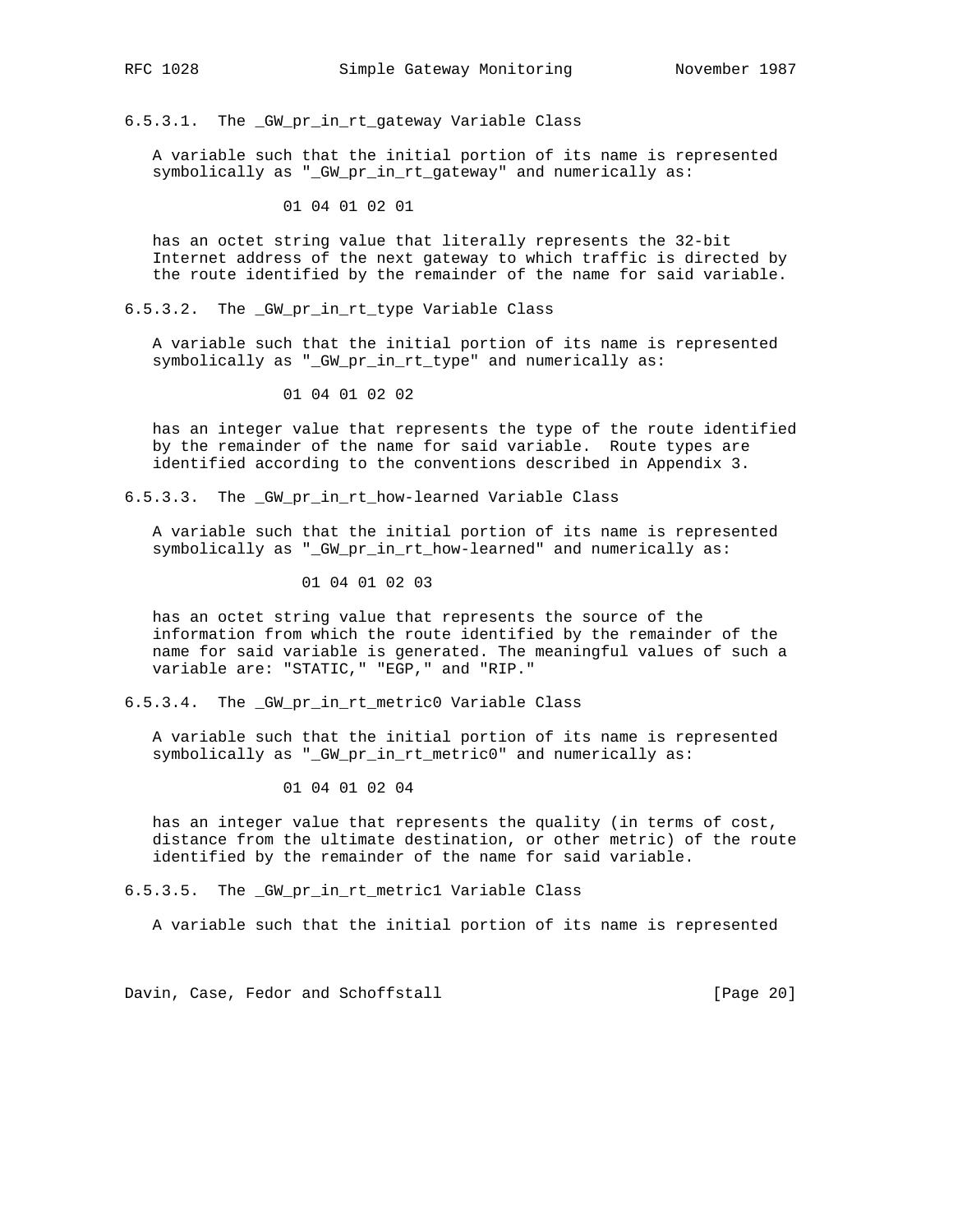symbolically as "\_GW\_pr\_in\_rt\_metric1" and numerically as:

01 04 01 02 05

 has an integer value that represents the quality (in terms of cost, distance from the ultimate destination, or other metric) of the route identified by the remainder of the name for said variable.

6.6. DECnet Protocol Variables

 This section describes variables that represent information related to protocols and mechanisms of the DEC Digital Network Architecture. DEC and DECnet are registered trademarks of Digital Equipment Corporation.

6.7. XNS Protocol Variables

 This section describes variables that represent information related to protocols and mechanisms of the Xerox Network System. Xerox Network System and XNS are registered trademarks of the XEROX Corporation.

7. Implementation-Specific Variables

 Additional variables that may be presented for inspection or manipulation by particular protocol entity implementations are described in Appendices to this document.

- 8. References
	- [1] CCITT, "Message Handling Systems: Presentation Transfer Syntax and Notation", Recommendation X.409, 1984.
	- [2] Postel, J., "User Datagram Protocol", RFC-768, USC/Information Sciences Institute, August 1980.
	- [3] Postel, J., "Internet Protocol", RFC-760, USC/Information Sciences Institute, January 1980.
	- [4] Rosen, E., "Exterior Gateway Protocol", RFC-827, Bolt Beranek and Newman, October 1982.
- 9. Appendix 1: Network Type Representation

Davin, Case, Fedor and Schoffstall [Page 21]

Numeric representations for various types of networks are presented below: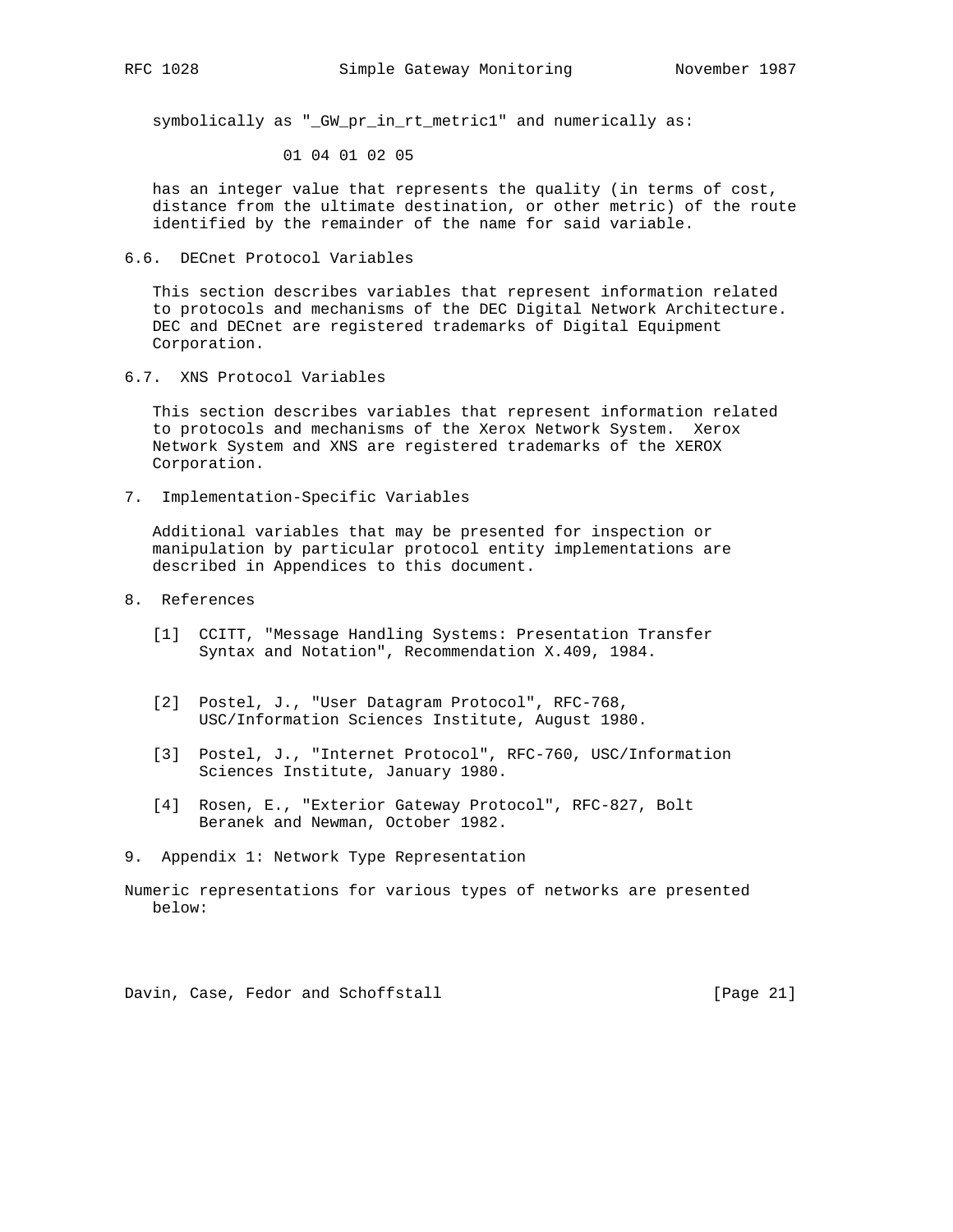Value Network Type ==================== 0 Unspecified 1 IEEE 802.3 MAC<br>2 IEEE 802.4 MAC 2 IEEE 802.4 MAC<br>3 IEEE 802.5 MAC 3 IEEE 802.5 MAC<br>4 Ethernet Ethernet 5 ProNET-80 6 ProNET-10 7 FDDI 8 X.25 9 Point-to-Point Serial<br>10 Proprietary Point-to-Proprietary Point-to-Point Serial 11 ARPA 1822 HDH 12 ARPA 1822 13 AppleTalk 14 StarLAN

10. Appendix 2: Network Status Representation

Numeric representations for network status are presented below.

 Value Network Status ====================== 0 Interface Operating Normally 1 Interface Not Present 2 Interface Disabled 3 Interface Down 4 Interface Attempting Link

11. Appendix 3: Route Type Representation

Numeric representations for route types are presented below.

 Value Route Type ================== 0 Route to Nowhere -- ignored 1 Route to Directly Connected Network 2 Route to a Remote Host 3 Route to a Remote Network 4 Route to a Sub-Network

12. Appendix 4: Initial Implementation Strategy

 The initial objective of implementing the protocol specified in this document is to provide a mechanism for monitoring Internet gateways. While the protocol design makes some provision for gateway management

Davin, Case, Fedor and Schoffstall [Page 22]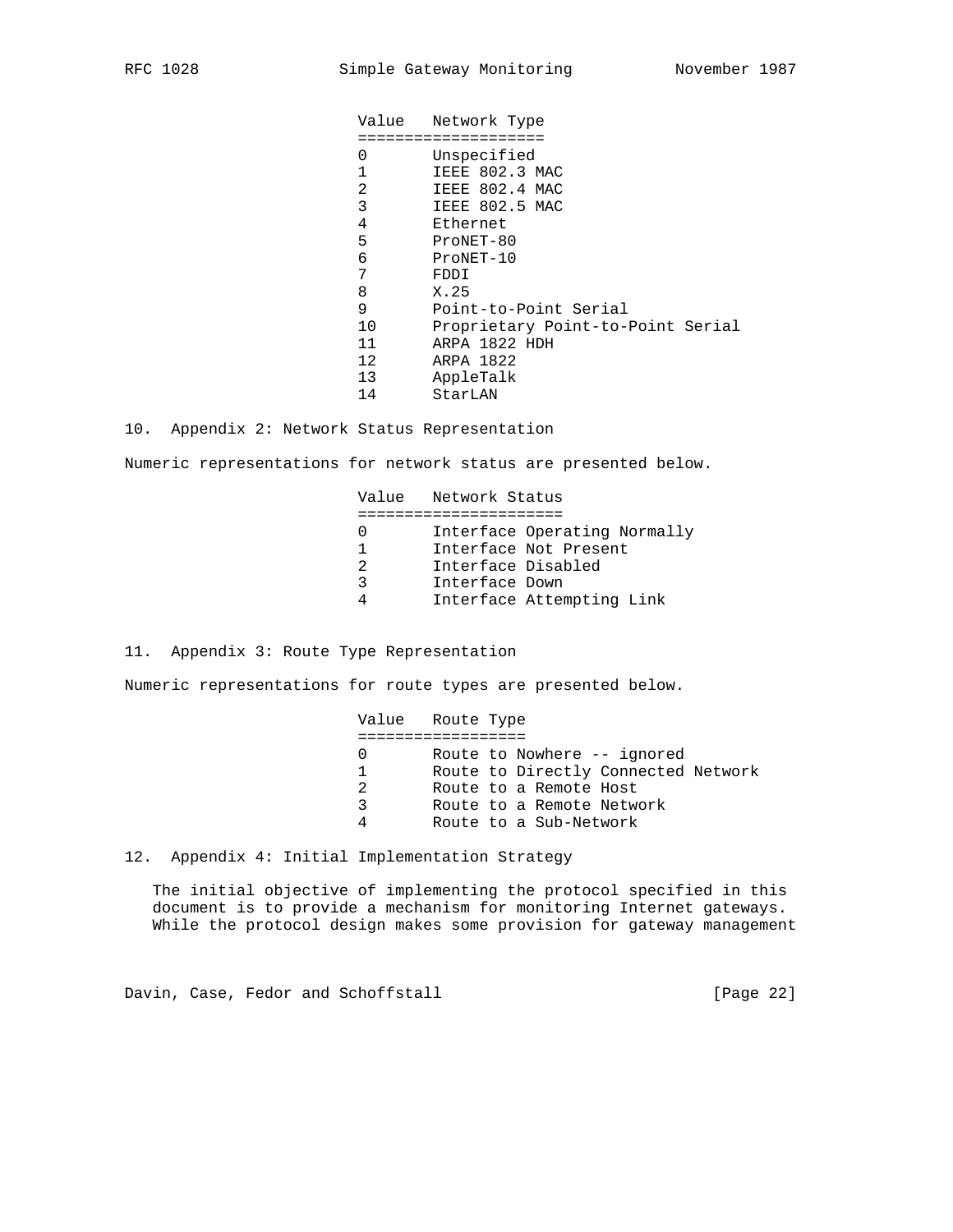functions as well, this aspect of the design is not fully developed and needs further refinement before a generally useful implementation could be produced. Accordingly, initial implementations will not generate or respond to the optional Set Request message type.

 The protocol defined here may be subsequently refined based upon experience with early implementations or upon further study of the problem of gateway management. Moreover, it may be superceded by other proposals in the area of gateway monitoring and control.

 Implementations of the authentication protocol specified in this document are likely to evolve in response to the particular security and privacy needs of its users. While, in general, the association between particular half-sessions of the authentication protocol and the described triplets of functions is specific to an implementation and beyond the scope of this document, the desire for immediate interoperability among initial implementations of this protocol is best served by the temporary adoption of a common authentication scheme. Accordingly, initial implementations will associate with every possible half-session a triplet of functions that realizes a trivial authentication mechanism:

- (1) The authentication function is defined to have the value TRUE over the entire domain of authentication protocol messages.
- (2) The message interpretation function is defined to be the identity function.
- (3) The message representation function is defined to be the identity function.

 Because this initial posture with respect to authentication is not likely to remain acceptable indefinitely, implementors are urged to adopt designs that isolate authentication mechanism as much as possible from other components of the implementation.

13. Appendix 5: Routing Information Propagation Variables

 This section describes a set of related variables that characterize the sources and destinations of routing information propagated by various routing protocols. These variables have meaning only for those routing protocol implementations that afford greater flexibility in propagating routing information than is required by the various routing protocol specifications.

 Each IP interface afforded by the configuration of the gateway over which routing information may propagate via a routing protocol

Davin, Case, Fedor and Schoffstall [Page 23]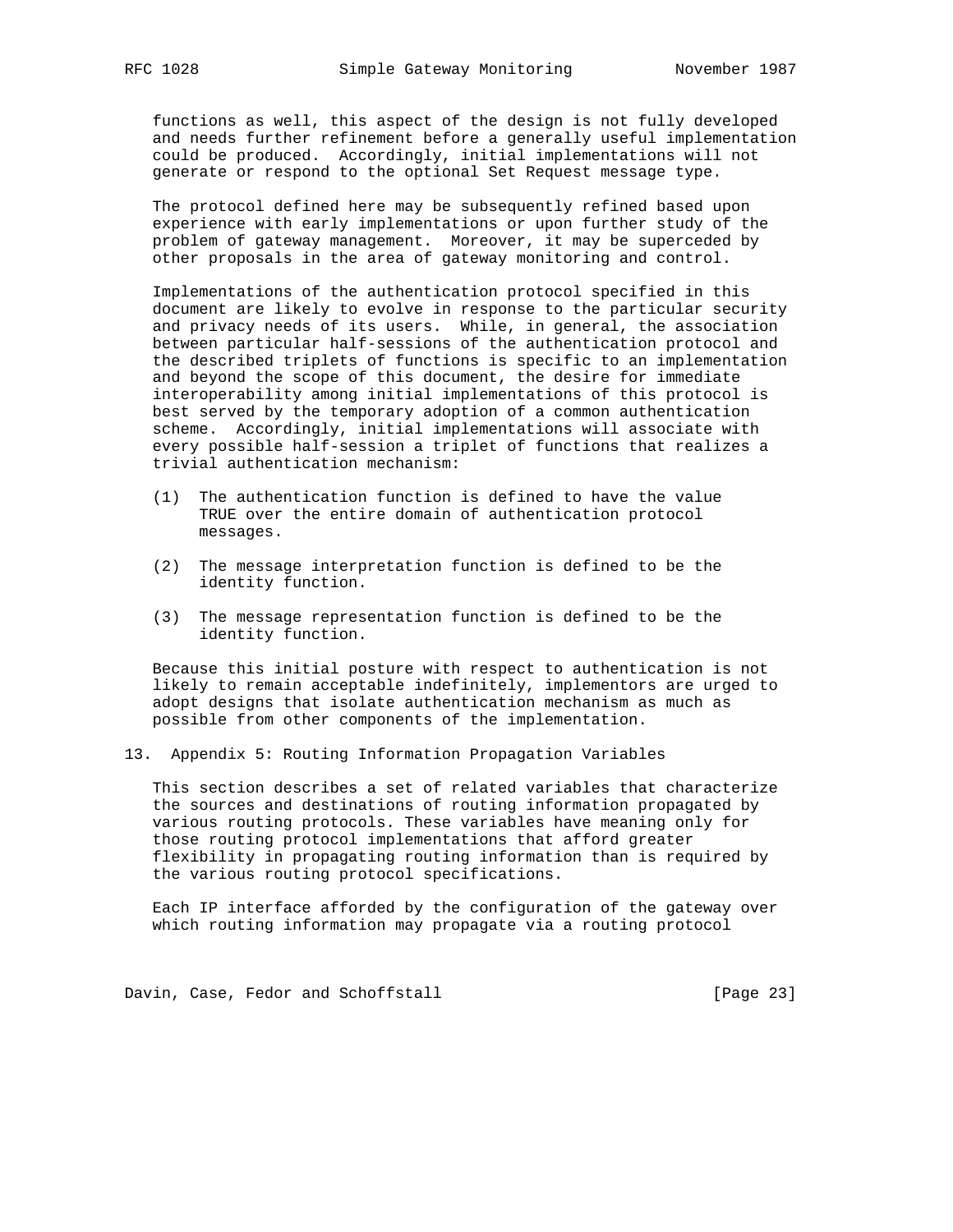(target interface) is named by a string of four octets that literally represents the IP address associated with said protocol interface.

 Each IP protocol interface afforded by the configuration of the gateway over which routing information may arrive via any routing protocol (source interface) is named by a string of four octets that literally represents the IP address associated with said protocol interface.

 Each routing protocol by which a gateway receives information that it uses to route IP traffic (source routing protocol) is named by a single-octet string according to the conventions set forth in Appendix 6 of this document.

 Each routing protocol by which a gateway propagates routing information used by other hosts or gateways to route IP traffic (target routing protocol) is named by a single-octet string according to the conventions set forth in Appendix 6 of this document.

 A variable such that the initial portion of its name is the concatenation of:

- (1) the octet string represented symbolically as "\_GW\_pr\_in\_rif" and numerically as 01 04 01 04 followed by:
- (2) the name of a target routing protocol followed by
- (3) the name of a target interface followed by
- (4) the name of a source routing protocol followed by
- (5) the name of a source interface

 has an integer value that characterizes the propagation of routing information between the sources and destinations of such information that are identified by the initial portion of that variable's name. A non-zero value for such a variable indicates that routing information received via the source routing protocol named by the fourth component of the variable name on the source interface named by its fifth component is propagated via the target routing protocol named by the second component of the variable name over the target interface named by its third component. A zero value for such a variable indicates that routing information received via the source routing protocol on the source interface identified in the variable name is NOT propagated via the target routing protocol over the target interface identified in the variable name.

Davin, Case, Fedor and Schoffstall [Page 24]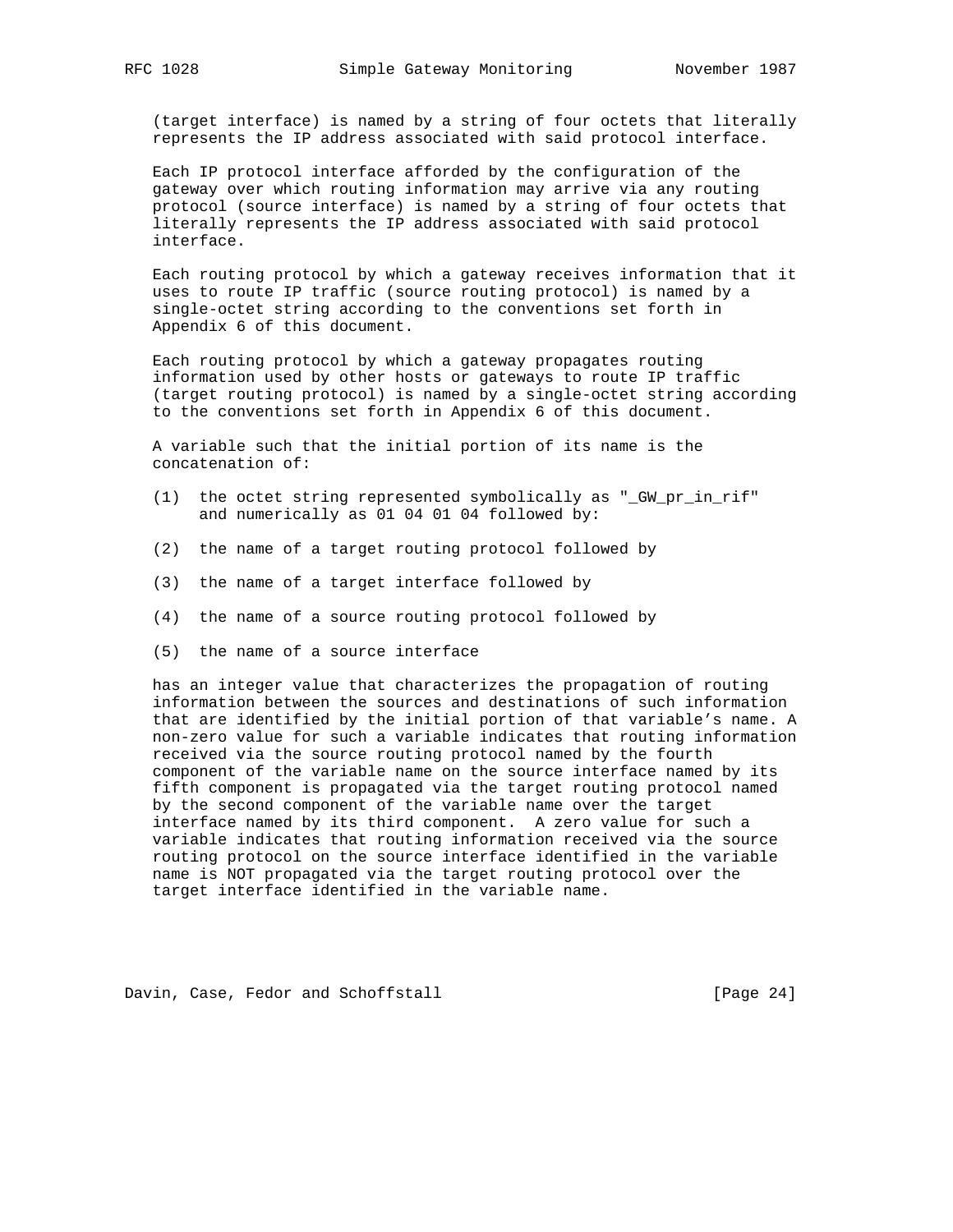14. Appendix 6: Routing Protocol Representation

Numeric representations for routing protocols are presented below.

 Value Routing Protocol ======================== 0 None -- Reserved 1 Berkeley RIP Version 1 2 EGP 3 GGP 4 Hello 5 Other IGRP

15. Appendix 7: Proteon p4200 Release 7.4 Variables

 This section describes implementation-specific variables presented by the implementation of this protocol in Software Release 7.4 for the Proteon p4200 Internet Router. These variable definitions are subject to change without notice.

15.1. The Network Interface Variables

 This section describes a related set of variables that represent attributes of a network interface in the Proteon p4200 Internet Router gateway. Each such network interface is uniquely named by an implementation-specific octet string of length 1.

15.1.1. The Generic Network Interface Variables

 This section describes a related set of variables that represent attributes common to all network interfaces in the Proteon p4200 Internet Router gateway. Each generic network interface of a p4200 configuration is uniquely named by the concatenation of the octet string represented symbolically as "\_GW\_impl\_Proteon\_p4200-R7.4\_net if" and numerically as:

01 FF 01 01 01

followed by the name of said network interface as described above.

15.1.1.1. The Generic \_ovfl-in Variable Class

 A variable such that the initial portion of its name is the concatenation of the name for a generic network interface followed by the octet string represented symbolically as "\_ovfl-in" and numerically as 01, has an integer value that represents the number of input packets dropped due to gateway congestion for the network interface identified by the initial portion of its name.

Davin, Case, Fedor and Schoffstall [Page 25]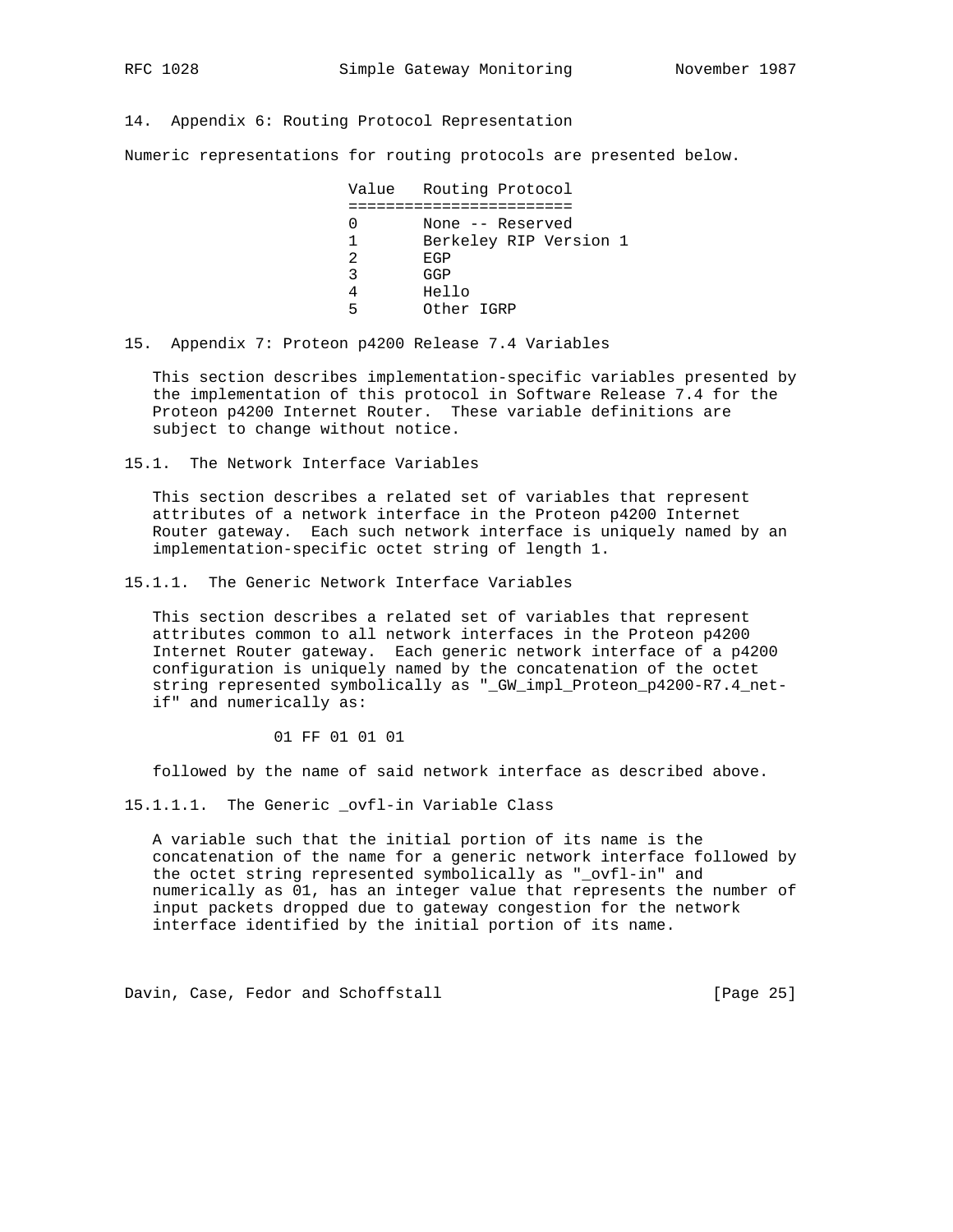15.1.1.2. The Generic \_ovfl-out Variable Class

 A variable such that the initial portion of its name is the concatenation of the name for a generic network interface followed by the octet string represented symbolically as "\_ovfl-out" and numerically as 02, has an integer value that represents the number of output packets dropped due to gateway congestion for the network interface identified by the initial portion of its name.

- 15.1.1.3. The Generic \_slftst-pass Variable Class A variable such that the initial portion of its name is the concatenation of the name for a generic network interface followed by the octet string represented symbolically as "\_slftst-pass" and numerically as 03, has an integer value that represents the number of times the interface self-test procedure succeeded for the network interface identified by the initial portion of its name.
- 15.1.1.4. The Generic \_slftst-fail Variable Class

 A variable such that the initial portion of its name is the concatenation of the name for a generic network interface followed by the octet string represented symbolically as "\_slftst-fail" and numerically as 04, has an integer value that represents the number of times the interface self-test procedure failed for the network interface identified by the initial portion of its name.

15.1.1.5. The Generic \_maint-fail Variable Class

 A variable such that the initial portion of its name is the concatenation of the name for a generic network interface followed by the octet string represented symbolically as "\_maint-fail" and numerically as 06, has an integer value that represents the number of times the network maintenance procedure failed for the network interface identified by the initial portion of its name.

15.1.1.6. The Generic \_csr Variable Class

 A variable such that the initial portion of its name is the concatenation of the name for a generic network interface followed by the octet string represented symbolically as "\_csr" and numerically as 07, has an integer value that represents the internal address of the device CSR for the network interface identified by the initial portion of its name.

15.1.1.7. The Generic \_vec Variable Class

 A variable such that the initial portion of its name is the concatenation of the name for a generic network interface followed by the octet string represented symbolically as "\_vec" and numerically

Davin, Case, Fedor and Schoffstall [Page 26]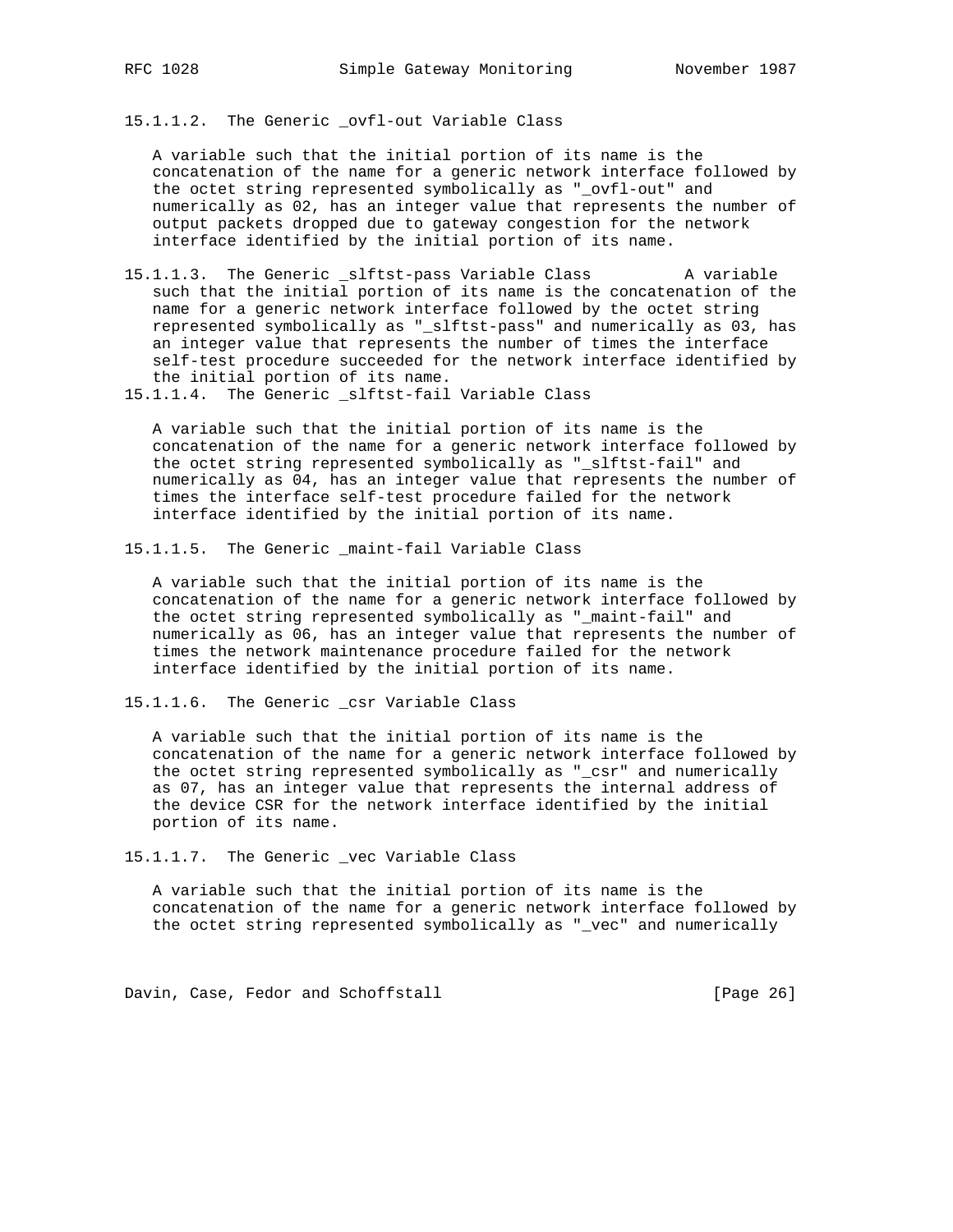as 08, has an integer value that identifies the device interrupt vector used by the network interface identified by the initial portion of its name.

15.1.2. The ProNET Network Interface Variables

 This section describes a related set of variables that represent attributes of a ProNET type network interface in the Proteon p4200 Internet Router gateway. Each network interface of a p4200 configuration that supports ProNET media is uniquely named by the concatenation of the octet string represented symbolically as "\_GW\_impl\_Proteon\_p4200-R7.4\_devpn" and numerically as:

01 FF 01 01 04

followed by the name of said network interface as described above.

15.1.2.1. The ProNET \_node-number Variable Class

 A variable such that the initial portion of its name is the concatenation of the name for a ProNET type network interface followed by the octet string represented symbolically as "\_node number" and numerically as 01, has an integer value that represents the ProNET node number associated with the network interface identified by the initial portion of its name.

15.1.2.2. The ProNET \_in-data-present Variable Class

 A variable such that the initial portion of its name is the concatenation of the name for a ProNET type network interface followed by the octet string represented symbolically as "\_in-data present" and numerically as 02, has an integer value that represents the number of times that unread data was present in the input packet buffer for the network interface dentified by the initial portion of its name.

15.1.2.3. The ProNET \_in-overrun Variable Class

 A variable such that the initial portion of its name is the concatenation of the name for a ProNET type network interface followed by the octet string represented symbolically as "\_in overrun" and numerically as 03, has an integer value that represents the number of times that a packet copied from the ring exceeded the size of the packet input buffer on the network interface identified by the initial portion of its name.

Davin, Case, Fedor and Schoffstall [Page 27]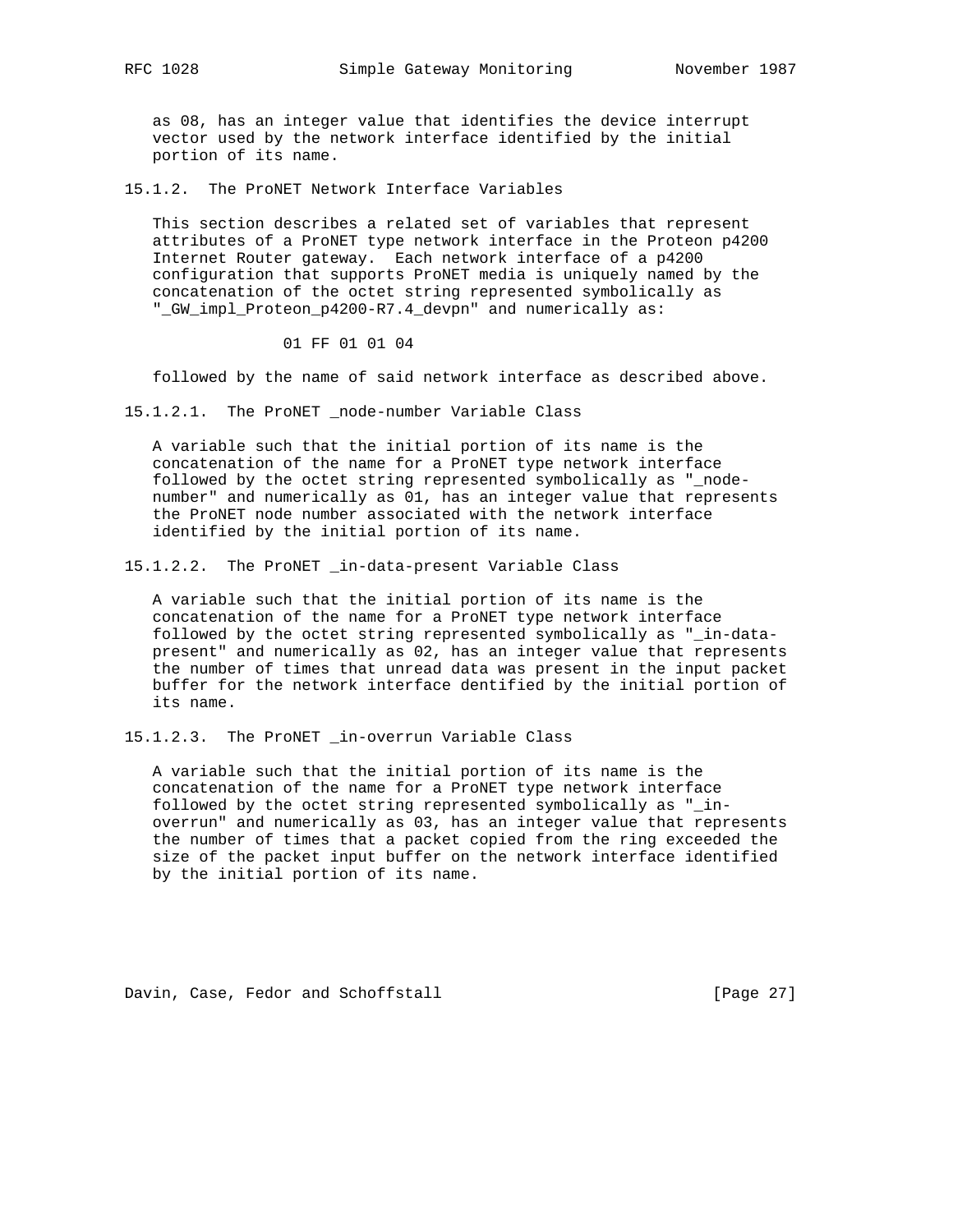15.1.2.4. The ProNET \_in-odd-byte-cnt Variable Class

 A variable such that the initial portion of its name is the concatenation of the name for a ProNET type network interface followed by the octet string represented symbolically as "\_in-odd byte-cnt" and numerically as 04, has an integer value that represents the number of times that a packet was received with an odd number of bytes on the network interface identified by the initial portion of its name.

15.1.2.5. The ProNET \_in-parity-error Variable Class

 A variable such that the initial portion of its name is the concatenation of the name for a ProNET type network interface followed by the octet string represented symbolically as "\_in parity-error" and numerically as 05, has an integer value that represents the number of times that a parity error was detected in a packet copied from the ring on the network interface identified by the initial portion of its name.

15.1.2.6. The ProNET \_in-bad-format Variable Class

 A variable such that the initial portion of its name is the concatenation of the name for a ProNET type network interface followed by the octet string represented symbolically as "\_in-bad format" and numerically as 06, has an integer value that represents the number of times that a format error was detected in a packet copied from the ring on the network interface identified by the initial portion of its name.

15.1.2.7. The ProNET \_not-in-ring Variable Class

 A variable such that the initial portion of its name is the concatenation of the name for a ProNET type network interface followed by the octet string represented symbolically as "\_not-in ring" and numerically as 07, has an integer value that represents the number of times that the ProNET wire center relays were detected in an unenergized state for the network interface identified by the initial portion of its name.

15.1.2.8. The ProNET \_out-ring-inits Variable Class

 A variable such that the initial portion of its name is the concatenation of the name for a ProNET type network interface followed by the octet string represented symbolically as "\_out-ring inits" and numerically as 08, has an integer value that represents the number of times that ring initialization has been attempted on the network interface identified by the initial portion of its name.

Davin, Case, Fedor and Schoffstall [Page 28]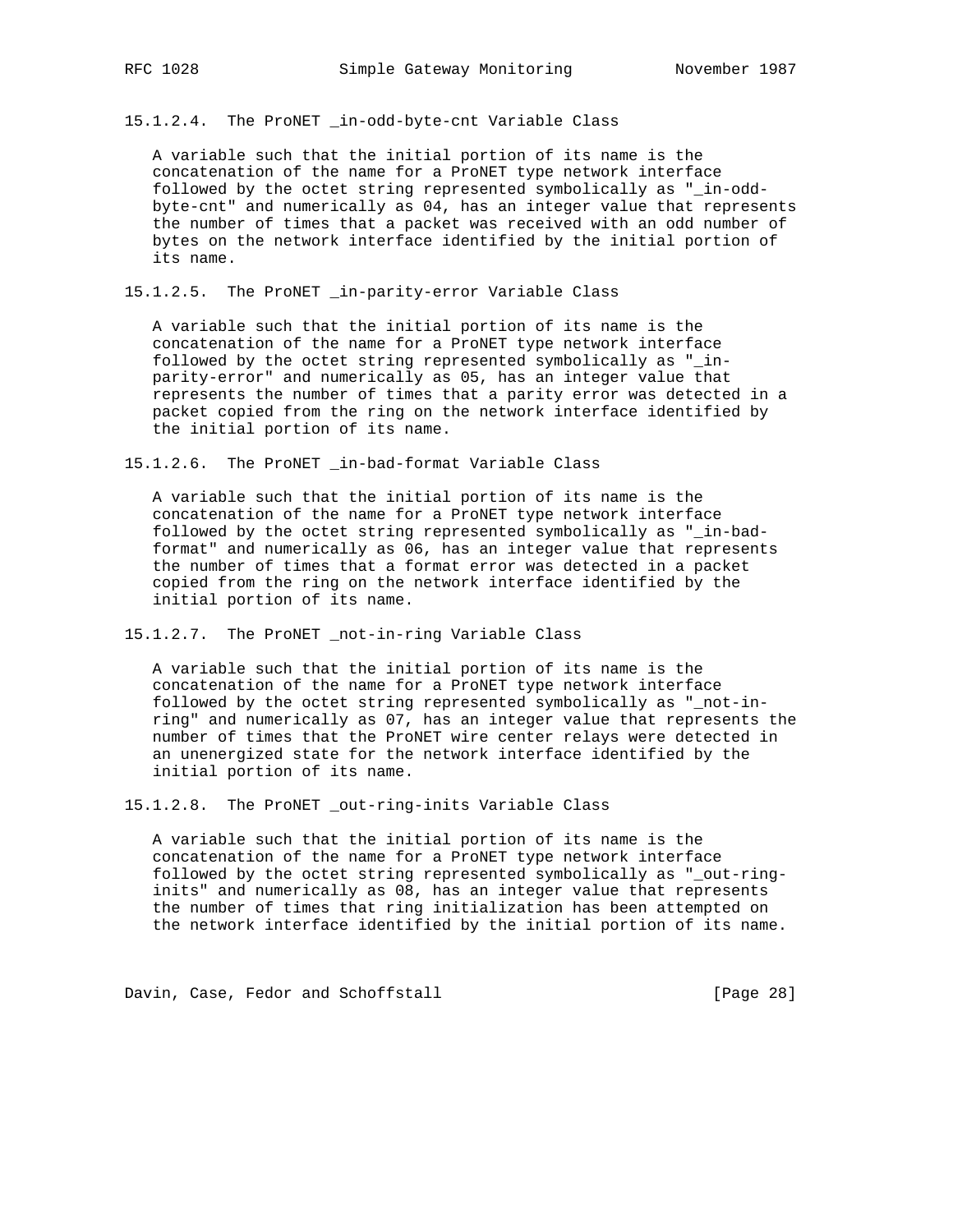15.1.2.9. The ProNET \_out-bad-format Variable Class

 A variable such that the initial portion of its name is the concatenation of the name for a ProNET type network interface followed by the octet string represented symbolically as "\_out-bad format" and numerically as 09, has an integer value that represents the number of times that an improperly formatted packet was detected in the course of an output operation on the network interface identified by the initial portion of its name.

15.1.2.10. The ProNET \_out-timeout Variable Class

 A variable such that the initial portion of its name is the concatenation of the name for a ProNET type network interface followed by the octet string represented symbolically as "\_out timeout" and numerically as 0A, has an integer value that represents the number of times that an attempt to originate a message has been delayed by more than 700 ms on the network interface identified by the initial portion of its name.

15.1.3. The Ethernet Network Interface Variables

 This section describes a related set of variables that represent attributes of an Ethernet type network interface in the Proteon p4200 Internet Router gateway. Each network interface of a p4200 configuration that supports Ethernet media is uniquely named by the concatenation of the octet string represented symbolically as "\_GW\_impl\_Proteon\_p4200-R7.4\_dev-ie" and numerically as:

01 FF 01 01 03

followed by the name of said network interface as described above.

15.1.3.1. The Ethernet \_phys-addr Variable Class

 A variable such that the initial portion of its name is the concatenation of the name for an Ethernet type network interface followed by the octet string represented symbolically as "\_phys-addr" and numerically as 01 has an octet string value that literally represents the Ethernet station address associated with the network interface identified by the initial portion of its name.

15.1.3.2. The Ethernet \_input-ovfl Variable Class

 A variable such that the initial portion of its name is the concatenation of the name for an Ethernet type network interface followed by the octet string represented symbolically as "\_input ovfl" and numerically as 02, has an integer value that represents the

Davin, Case, Fedor and Schoffstall [Page 29]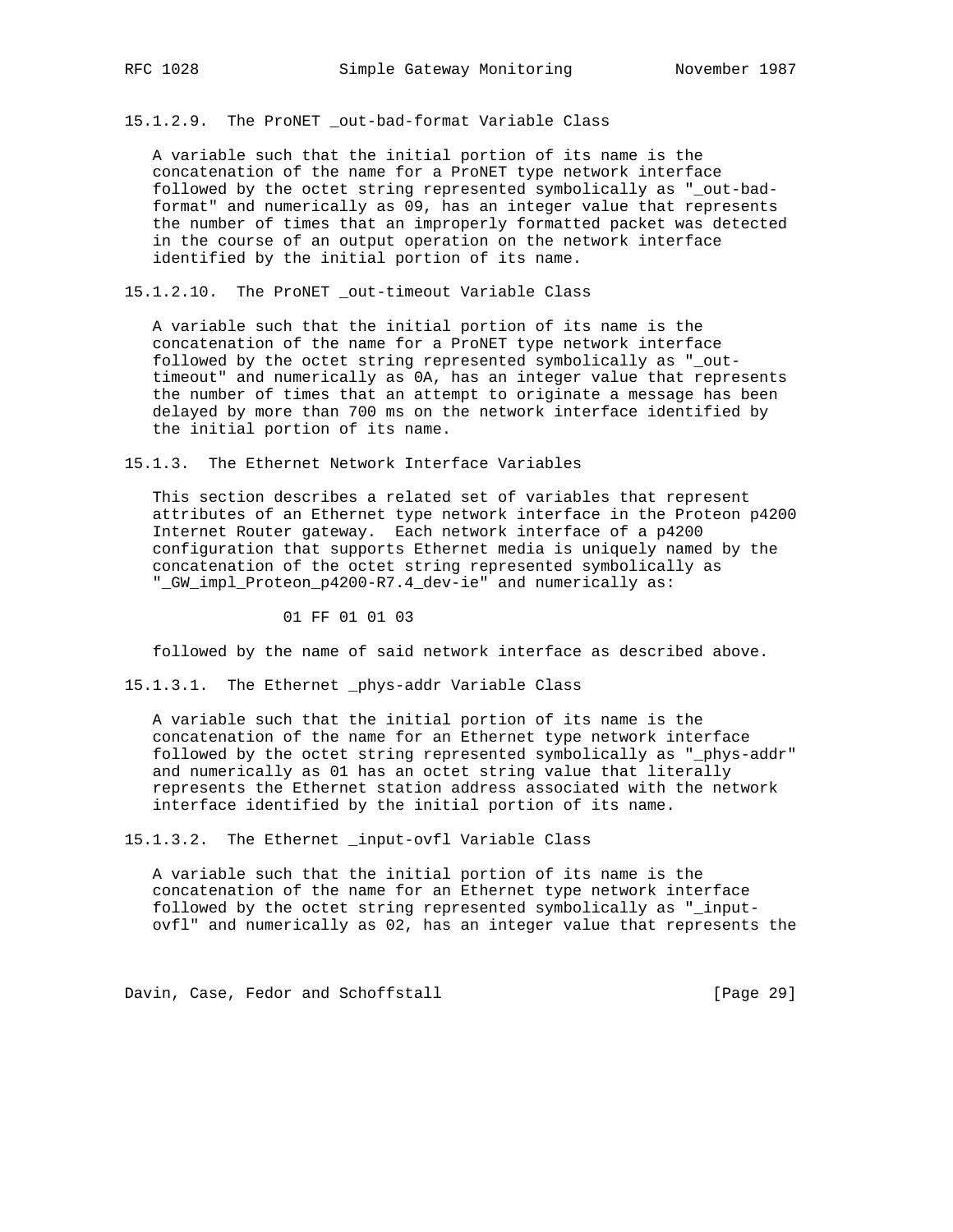number of times the size of a received frame exceeded the maximum allowable for the network interface identified by the initial portion of its name.

15.1.3.3. The Ethernet \_input-dropped Variable Class

 A variable such that the initial portion of its name is the concatenation of the name for an Ethernet type network interface followed by the octet string represented0 symbolically as "\_input dropped" and numerically as 03, has an integer value that represents the number of times the loss of one or more frames was detected on the network interface identified by the initial portion of its name.

15.1.3.4. The Ethernet \_output-retry Variable Class

 A variable such that the initial portion of its name is the concatenation of the name for an Ethernet type network interface followed by the octet string represented symbolically as "\_output retry" and numerically as 04, has an integer value that represents the number of output operations retried as the result of a transmission failure on the network interface identified by the initial portion of its name.

15.1.3.5. The Ethernet \_output-fail Variable Class

 A variable such that the initial portion of its name is the concatenation of the name for an Ethernet type network interface followed by the octet string represented symbolically as "\_output fail" and numerically as 05, has an integer value that represents the number of failed output operations detected on the network interface identified by the initial portion of its name.

15.1.3.6. The Ethernet \_excess-coll Variable Class

 A variable such that the initial portion of its name is the concatenation of the name for an Ethernet type network interface followed by the octet string represented symbolically as "\_excess coll" and numerically as 06, has an integer value that represents the number of times a transmit frame incurred 16 successive collisions when attempting media access via the network interface identified by the initial portion of its name.

15.1.3.7. The Ethernet \_frag-rcvd Variable Class

 A variable such that the initial portion of its name is the concatenation of the name for an Ethernet type network interface followed by the octet string represented symbolically as "\_frag-rcvd" and numerically as 07, has an integer value that represents the

Davin, Case, Fedor and Schoffstall [Page 30]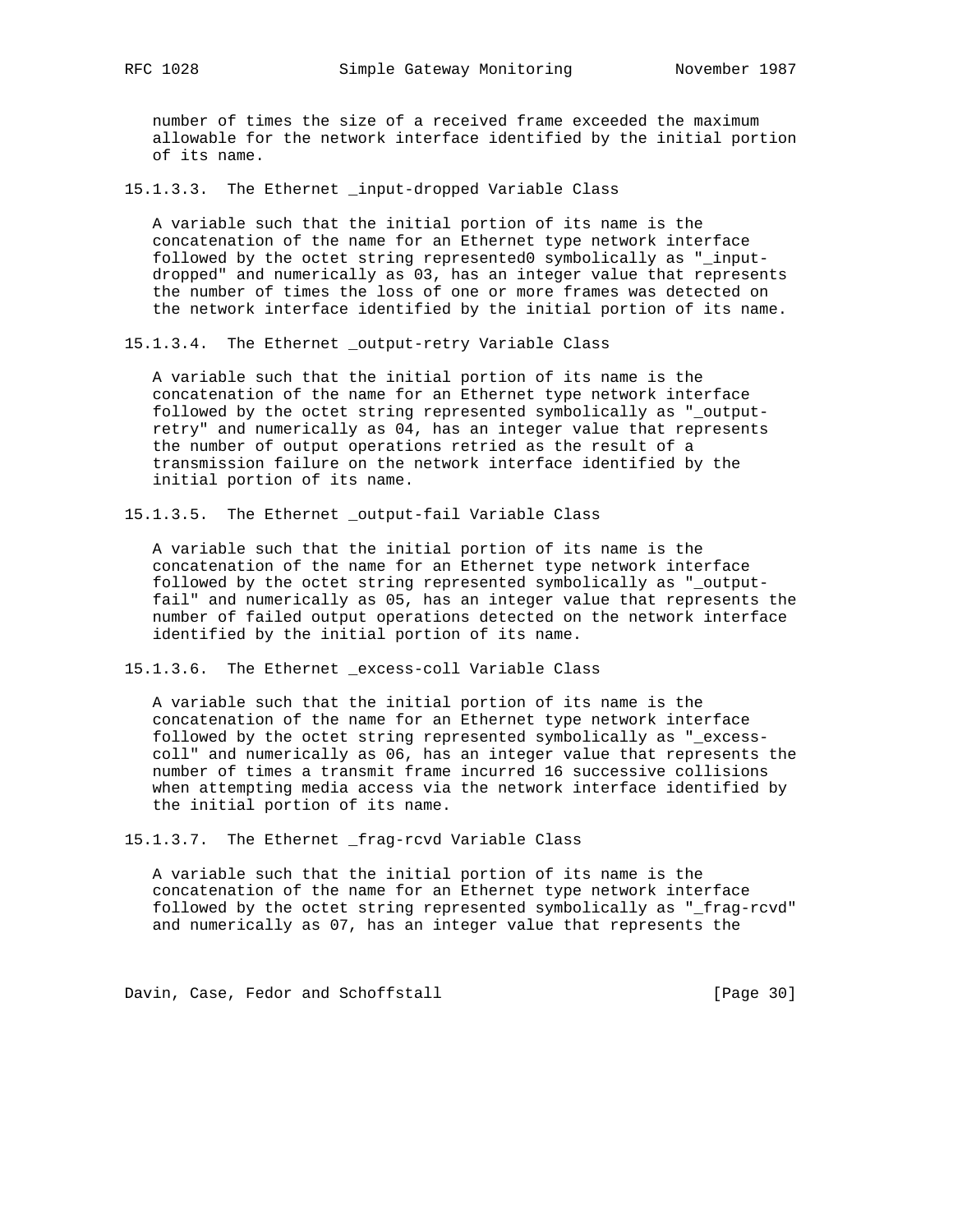number of collision fragments (i.e., "runt packets") that were received and filtered by the controller for the network interface identified by the initial portion of its name.

15.1.3.8. The Ethernet \_frames-lost Variable Class

 A variable such that the initial portion of its name is the concatenation of the name for an Ethernet type network interface followed by the octet string represented symbolically as "\_frames lost" and numerically as 08, has an integer value that represents the number of frames not accepted by the Receive FIFO due to insufficient space for the network interface identified by the initial portion of its name.

15.1.3.9. The Ethernet \_multicst-accept Variable Class

 A variable such that the initial portion of its name is the concatenation of the name for an Ethernet type network interface followed by the octet string represented symbolically as "\_multicst accept" and numerically as 09, has an integer value that represents the number of frames received with a multicast-group destination address that matches one of those assigned to the controller for the network interface identified by the initial portion of said variable name.

15.1.3.10. The Ethernet \_multicst-reject Variable Class

 A variable such that the initial portion of its name is the concatenation of the name for an Ethernet type network interface followed by the octet string represented symbolically as "\_multicst reject" and numerically as 0A, has an integer value that represents the number of frames detected as having a multicast-group destination address that matches none of those assigned to the controller for the network interface identified by the initial portion of said variable name.

15.1.3.11. The Ethernet \_crc-error Variable Class

 A variable such that the initial portion of its name is the concatenation of the name for an Ethernet type network interface followed by the octet string represented symbolically as "\_crc-error" and numerically as 0B, has an integer value that represents the number of frames received with a CRC error on the network interface identified by the initial portion of its name.

15.1.3.12. The Ethernet \_alignmnt-error Variable Class

A variable such that the initial portion of its name is the

Davin, Case, Fedor and Schoffstall [Page 31]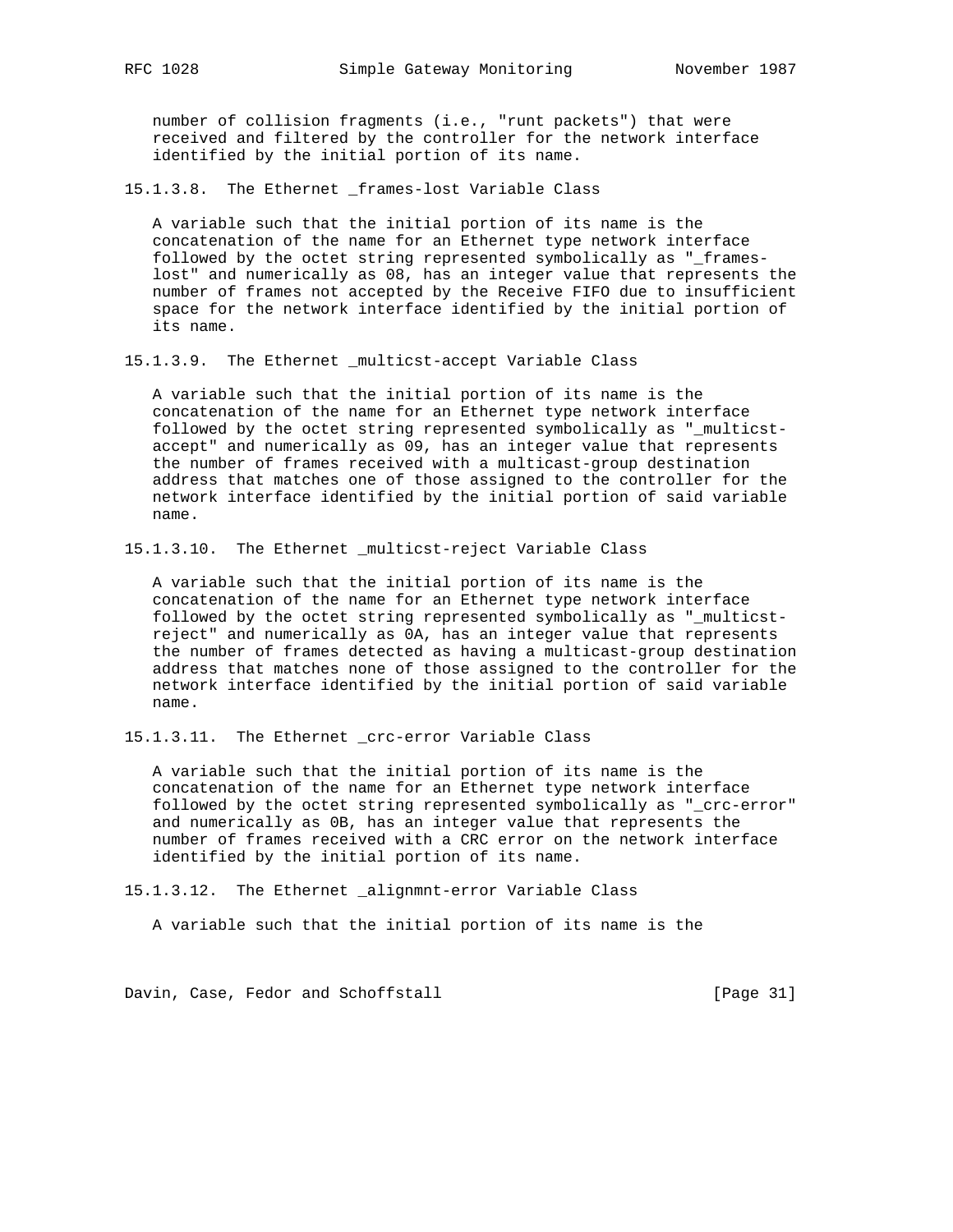concatenation of the name for an Ethernet type network interface followed by the octet string represented symbolically as "\_alignmnt error" and numerically as OC, has an integer value that represents the number of frames received with an alignment error on the network interface identified by the initial portion of its name. A received frame is said to have an alignment error if its received length is not an integral multiple of 8 bits.

15.1.3.13. The Ethernet \_collisions Variable Class

 A variable such that the initial portion of its name is the concatenation of the name for an Ethernet type network interface followed by the octet string represented symbolically as "\_collisions" and numerically as 0D, has an integer value that represents the number of collisions incurred during transmissions on the network interface identified by the initial portion of its name.

15.1.3.14. The Ethernet \_out-of-window-coll Variable Class

 A variable such that the initial portion of its name is the concatenation of the name for an Ethernet type network interface followed by the octet string represented symbolically as "\_out-of window-coll" and numerically as 0E, has an integer value that represents the number of out-ofwindow collisions incurred during transmissions on the network interface identified by the initial portion of its name. Outof-window collisions are those occurring after the first 51.2 microseconds of slot time.

15.1.4. The Serial Network Interface Variables

 This section describes a related set of variables that represent attributes of an serial line type network interface in the Proteon p4200 Internet Router gateway. Each network interface of a p4200 configuration that supports serial communications is uniquely named by the concatenation of the octet string represented symbolically as "\_GW\_impl\_Proteon\_p4200-R7.4\_dev-sl" and numerically as:

01 FF 01 01 05

followed by the name of said network interface as described above.

15.1.4.1. The Serial \_tx-pkts Variable Class

 A variable such that the initial portion of its name is the concatenation of the name for a serial line type network interface followed by the octet string represented symbolically as "\_tx-pkts" and numerically as 01, has an integer value that represents the number of packets transmitted on the network interface identified by

Davin, Case, Fedor and Schoffstall [Page 32]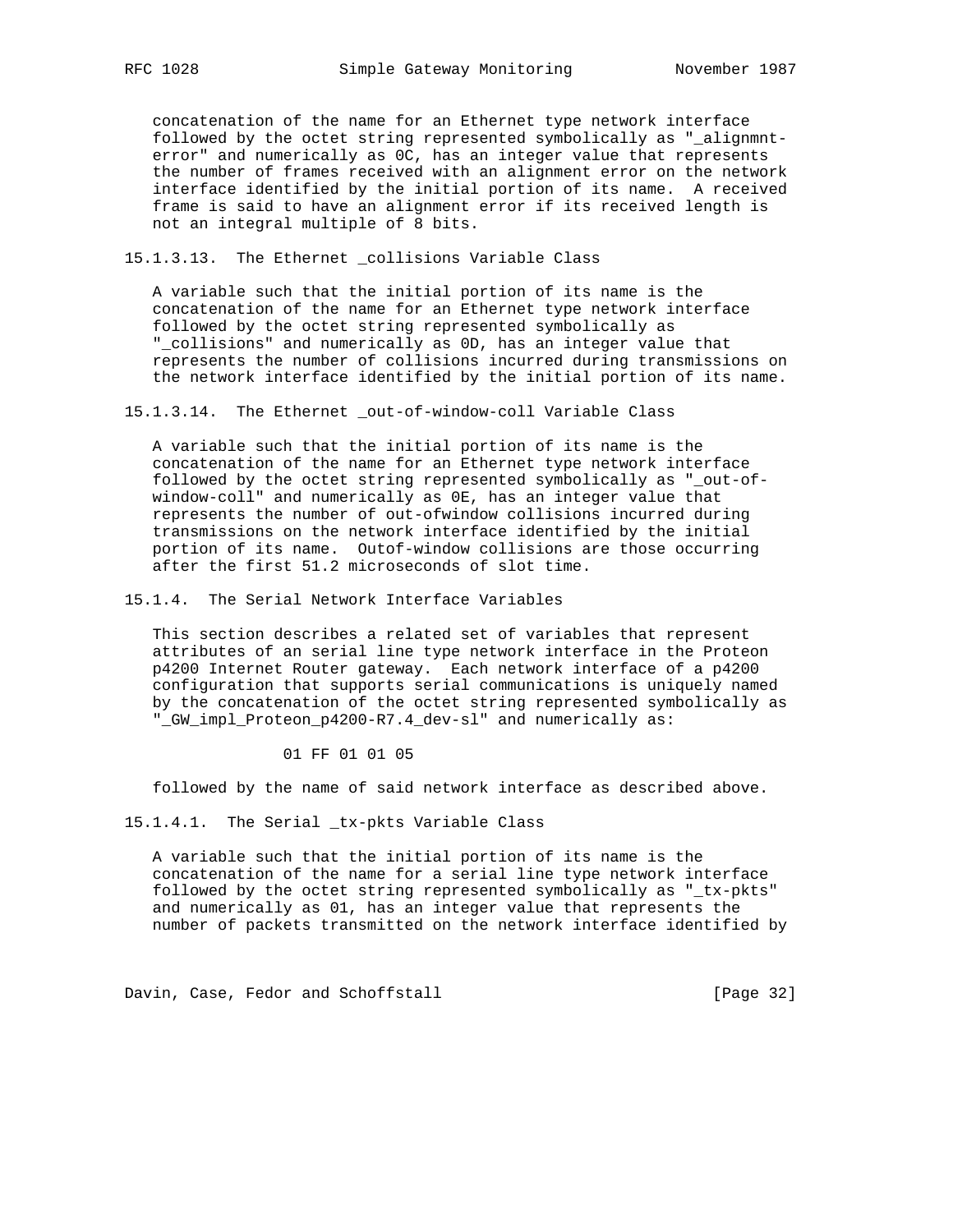the initial portion of its name.

15.1.4.2. The Serial \_tx-framing-error Variable Class

 A variable such that the initial portion of its name is the concatenation of the name for a serial line type network interface followed by the octet string represented symbolically as "\_tx framing-error" and numerically as 02, has an integer value that represents the number of transmission framing errors for the network interface identified by the initial portion of its name.

15.1.4.3. The Serial \_tx-underrns Variable Class

 A variable such that the initial portion of its name is the concatenation of the name for a serial line type network interface followed by the octet string represented symbolically as "\_tx underrns" and numerically as 03, has an integer value that represents the number of transmission underrun errors for the network interface identified by the initial portion of its name.

15.1.4.4. The Serial \_tx-no-dcd Variable Class

 A variable such that the initial portion of its name is the concatenation of the name for a serial line type network interface followed by the octet string represented symbolically as "\_tx-no-dcd" and numerically as 04, has an integer value that represents the number of times transmission failed due to absence of the EIA Data Carrier Detect signal on the network interface identified by the initial portion of its name.

15.1.4.5. The Serial \_tx-no-cts Variable Class

 A variable such that the initial portion of its name is the concatenation of the name for a serial line type network interface followed by the octet string represented symbolically as "\_tx-no-cts" and numerically as 05, has an integer value that represents the number of times transmission failed due to absence of the EIA Clear To Send signal on the network interface identified by the initial portion of its name.

15.1.4.6. The Serial \_tx-no-dsr Variable Class

 A variable such that the initial portion of its name is the concatenation of the name for a serial line type network interface followed by the octet string represented symbolically as "\_tx-no-dsr" and numerically as 06, has an integer value that represents the number of times transmission failed due to absence of the EIA Data Set Ready signal on the network interface identified by the initial

Davin, Case, Fedor and Schoffstall [Page 33]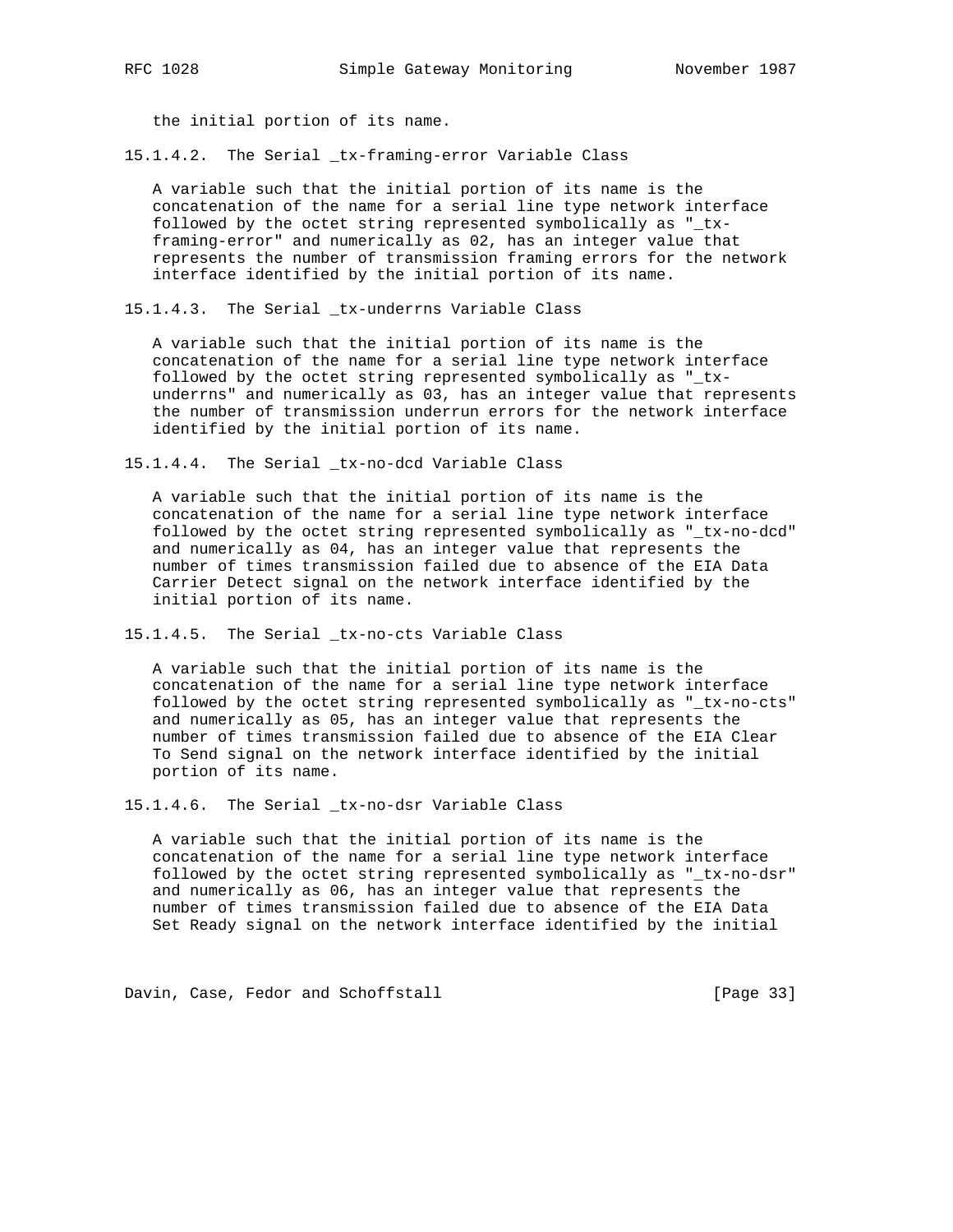portion of its name.

15.1.4.7. The Serial \_rx-pkts Variable Class

 A variable such that the initial portion of its name is the concatenation of the name for a serial line type network interface followed by the octet string represented symbolically as "\_rx-pkts" and numerically as 07, has an integer value that represents the number of packets received on the network interface identified by the initial portion of its name.

15.1.4.8. The Serial \_rx-framing-err Variable Class

 A variable such that the initial portion of its name is the concatenation of the name for a serial line type network interface followed by the octet string represented symbolically as "\_rx framing-err" and numerically as 08, has an integer value that represents the number of receive framing errors on the network interface identified by the initial portion of its name.

15.1.4.9. The Serial \_rx-overrns Variable Class

 A variable such that the initial portion of its name is the concatenation of the name for a serial line type network interface followed by the octet string represented symbolically as "\_rx overrns" and numerically as 09, has an integer value that represents the number of receive overrun errors on the network interface identified by the initial portion of its name.

15.1.4.10. The Serial \_rx-aborts Variable Class

 A variable such that the initial portion of its name is the concatenation of the name for a serial line type network interface followed by the octet string represented symbolically as "\_rx-aborts" and numerically as 0A, has an integer value that represents the number of aborted frames received on the network interface identified by the initial portion of its name.

15.1.4.11. The Serial \_rx-crc-err Variable Class

 A variable such that the initial portion of its name is the concatenation of the name for a serial line type network interface followed by the octet string represented symbolically as "\_rx-crc err" and numerically as 0B, has an integer value that represents the number of frames received with CRC errors on the network interface identified by the initial portion of its name.

Davin, Case, Fedor and Schoffstall [Page 34]